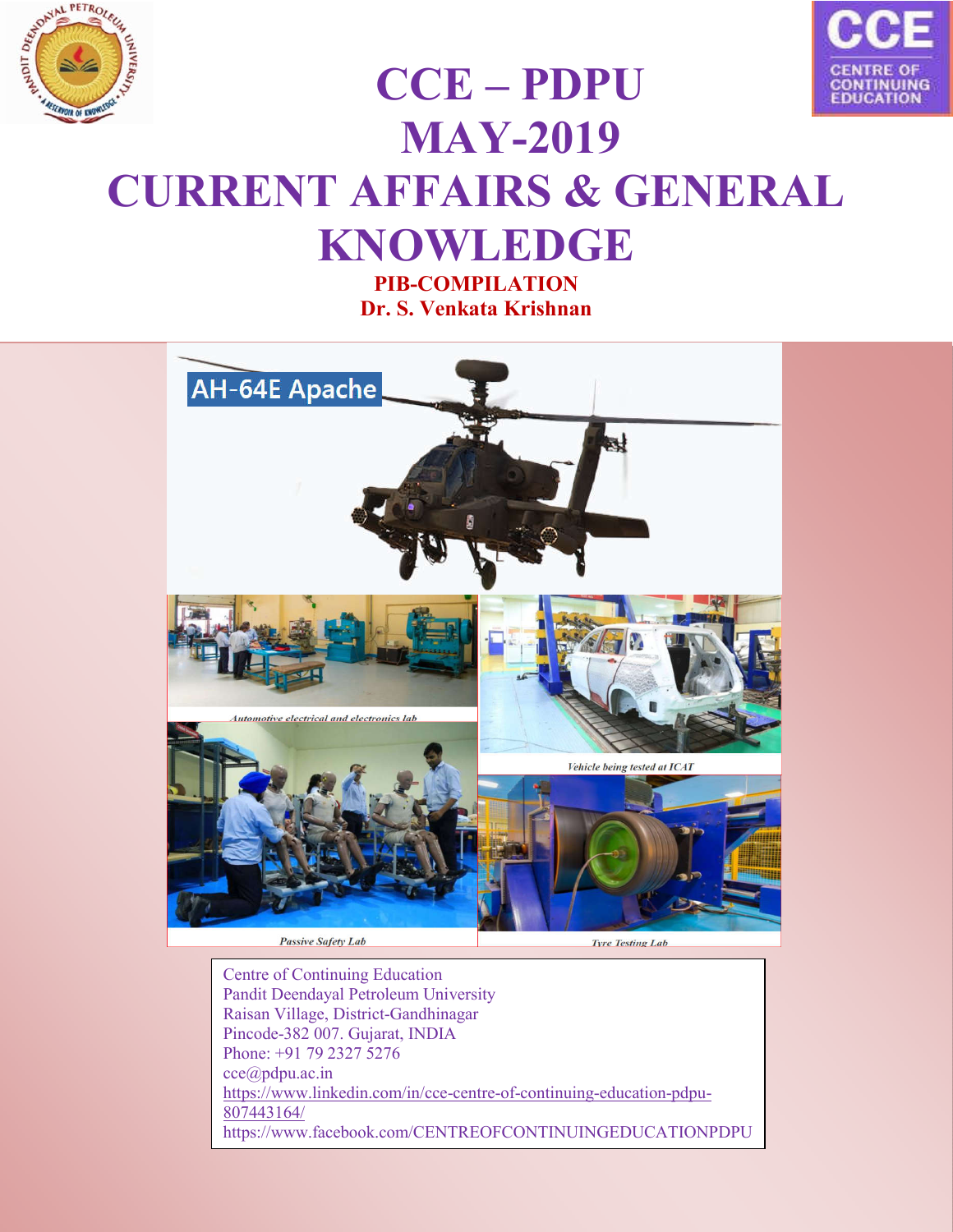



Dear All,

This compilation will not help only for competitive examinations like UPSC and State Public Service Commission Examinations but, also in updating in many fields like Automobile Engineering, Petroleum Exploration, Power, Computer, Information Technology, Space, Public Administration, Foreign Affairs, Indian Economy, Defence/Security, Environment and Sports.

This issue is of five parts:

Part 1: May month NEWS

Part 2: Q& A - You can check your awareness

Part 3: You can visit - Some sites related to new developments

Part 4: UPSC Mains Practice Questions based on May PIB News

Part 5 : Index

# **Special Addition: REFINIERIES MAP**

All the Best & Regards, Dr S. Venkata Krishnan

Office:

CCE, 2nd Floor, D-Block Pandit Deendayal Petroleum University Gandhinagar, GujaratVisit: https://ccepdpu.wordpress.com Mail: CCE@PDPU.AC.IN Phone: 079-23275276

FOR MATERIALS, MODEL Q.PAPERS VISIT, LIKE & SHARE: https://ccepdpu.wordpress.com/ FOR INTERNSHIP/CONFERENCE/SEMINAR & JOBS OFFER VISIT, LIKE & SHARE: https://www.facebook.com/CENTREOFCONTINUINGEDUCATIONPDPU/ VISIT, LIKE & SHARE: https://www.facebook.com/cce.pdpu.1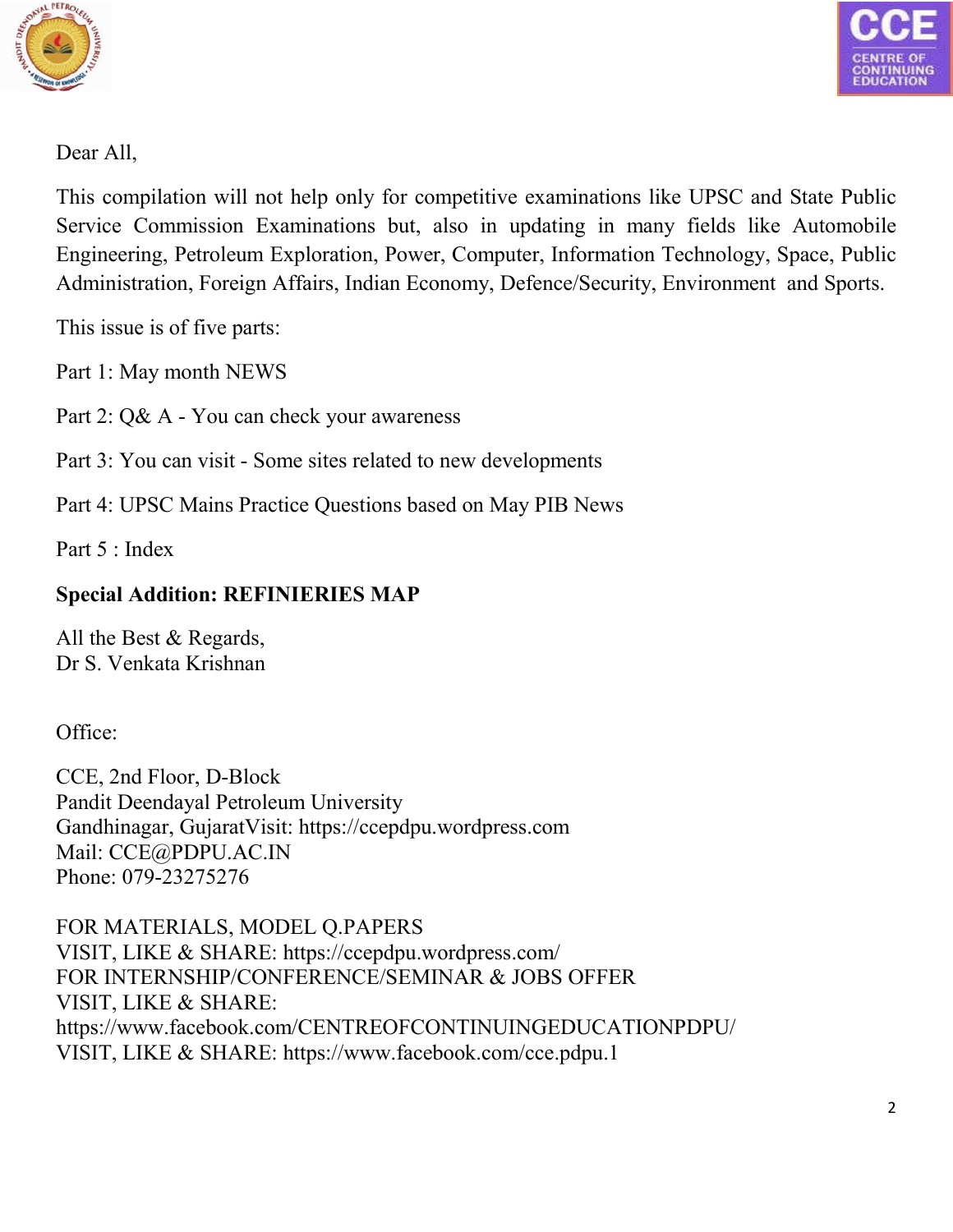



Cover Page Photo: https://www.boeing.co.in/products-and-services/defense-space-andsecurity/boeing-defense-space-and-security-in-india/ah-64e-apache.page

#### **NIFM**

**National Institute of Financial Management** (NIFM), Faridabad training in areas such as expenditure management, budget management, and fiscal responsibility and taxation.

# **CHANDRAYAAN-2**

India's second lunar mission, has three modules namely **ORBITER, LANDER (VIKRAM) & ROVER (PRAGYAN)**. The Orbiter and Lander modules will be interfaced mechanically and stacked together as an integrated module and accommodated inside the GSLV MK-III launch vehicle.

The Rover is housed inside the Lander. After launch into earth bound orbit by GSLV MK-III, the integrated module will reach Moon orbit using Orbiter propulsion module. Subsequently, Lander will separate from the Orbiter and soft land at the predetermined site close to lunar South Pole. Further, the Rover will roll out for carrying out scientific experiments on the lunar surface. Instruments are also mounted on Lander and Orbiter for carrying out scientific experiments.

# **PRE-EMPTIVE MEASURES**

Indian Coast Guard (ICG) initiated series of **PRE-EMPTIVE MEASURES** from first sign of weather disturbance (Cyclone 'FANI') in Bay of Bengal on Apr 23, 2019 and implemented lessons learnt from Cyclone Ockhi to ensure safety of lives at sea.

# **VARUNA 19.1**

Indian and French Navies conduct **VARUNA 19.1** Bilateral Exercise Off Goa coast

# **ELECTORAL BOND SCHEME 2018**

The Government of India has notified the Electoral Bond Scheme 2018 vide Gazette Notification No. 20 dated 02nd January 2018. As per provisions of the Scheme, Electoral Bonds may be purchased by a person (as defined in item No. 2 (d) of Gazette Notification), who is a citizen of India or incorporated or established in India. A person being an individual can buy Electoral Bonds, either singly or jointly with other individuals. Only the Political Parties registered under Section 29A of the Representation of the People Act, 1951 (43 of 1951) and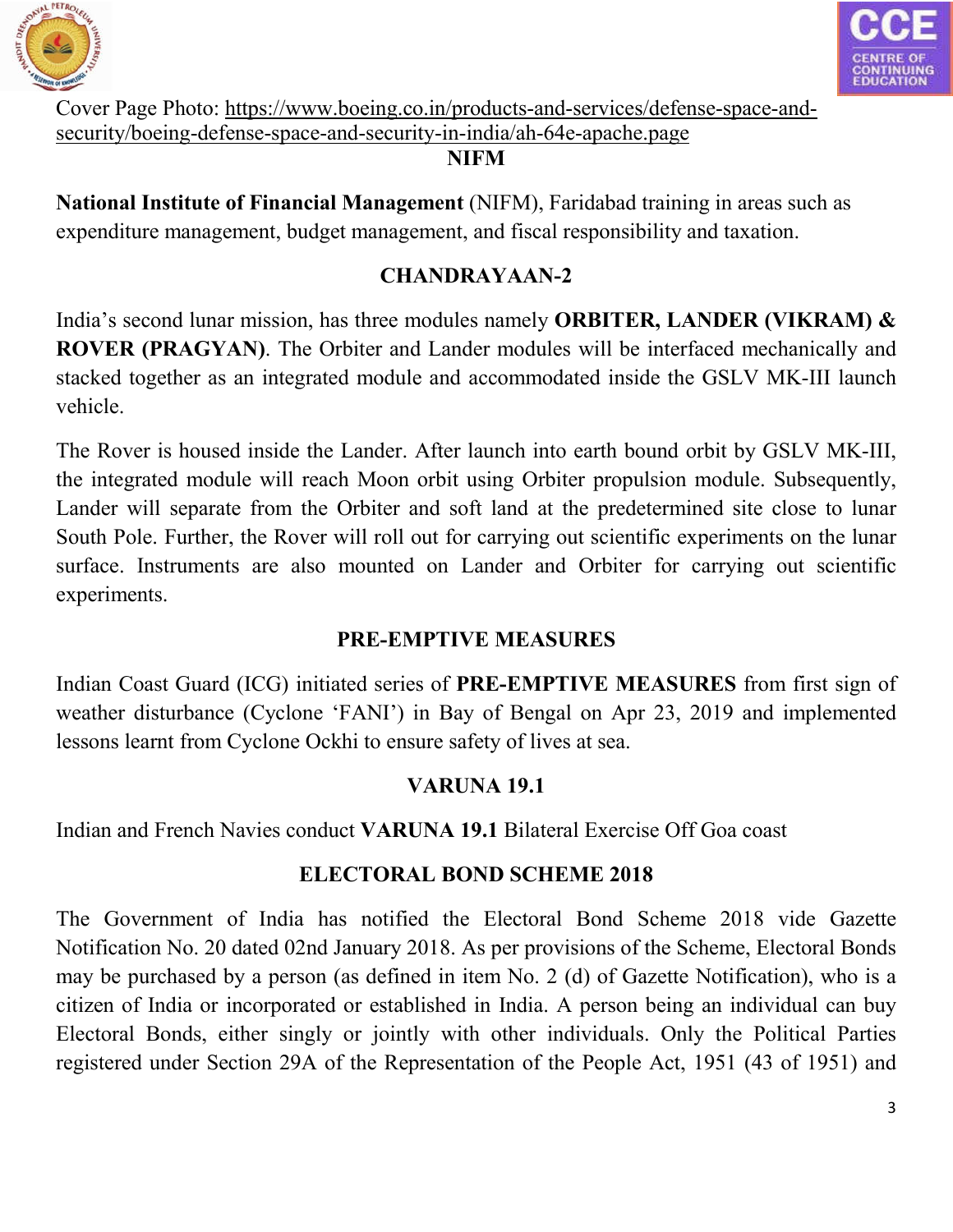



which secured not less than one per cent of the votes polled in the last General Election to the House of the People or the Legislative Assembly of the State, shall be eligible to receive the Electoral Bonds. The Electoral Bonds shall be encashed by an eligible Political Party only through a Bank account with the Authorized Bank. State Bank of India (SBI) has been authorized to issue and encash Electoral Bonds through its 29 Authorized Branches. The Electoral Bonds shall be valid for fifteen calendar days from the date of issue and no payment shall be made to any payee Political Party if the Electoral Bond is deposited after expiry of the validity period. The Electoral Bond deposited by an eligible Political Party in its account shall be credited on the same day.

# **AUTOMOTIVE TECHNOLOGY**

**The International Centre for Automotive Technology** (ICAT), Manesar, located in the northern automotive hub of India, is a leading world class automotive testing, certification and R&D service provider under the aegis of NATRiP (National Automotive Testing and R&D Infrastructure Project), Government of India. The automotive industry is the sunshine industry in India contributing to over 7.5% to country's GDP. Government of India has huge focus to facilitate and grow this industry. Creation of new automotive test centres in the country under NATRIP project, is an important step forward by the Government to support the need of the automotive industry in the backdrop of tightening regulatory framework and technology shift driven by market forces. ICAT is an important element of the automotive sector, with its worldclass infrastructure and domain expertise providing services in development, testing, validation and homologation. As India moves towards adopting complete electric mobility by 2030, ICAT's Power Train lab/ COE, EMC lab and Automotive Electrical and Electronics labs have started rendering testing and developmental services in this domain. With Centres of Excellence (CoE) in Component, Powertrain, NVH and Tyre, ICAT intends to eventually transform it into an automotive product development centre.

**Automotive electrical and electronics lab** (AEEL) - The lab offers services for certification and validation for wide range of E&E components including systems, E-motors, ECUs, Batteries and RFIDS. It also provides consultancy services to the customers for product development and improvements.

**Tyre Test Lab (TTL)-**Tyre Test Lab is providing services to the tyre industry, vehicle manufactures and Bureau of Indian Standards. ICAT has transformed this lab into centre of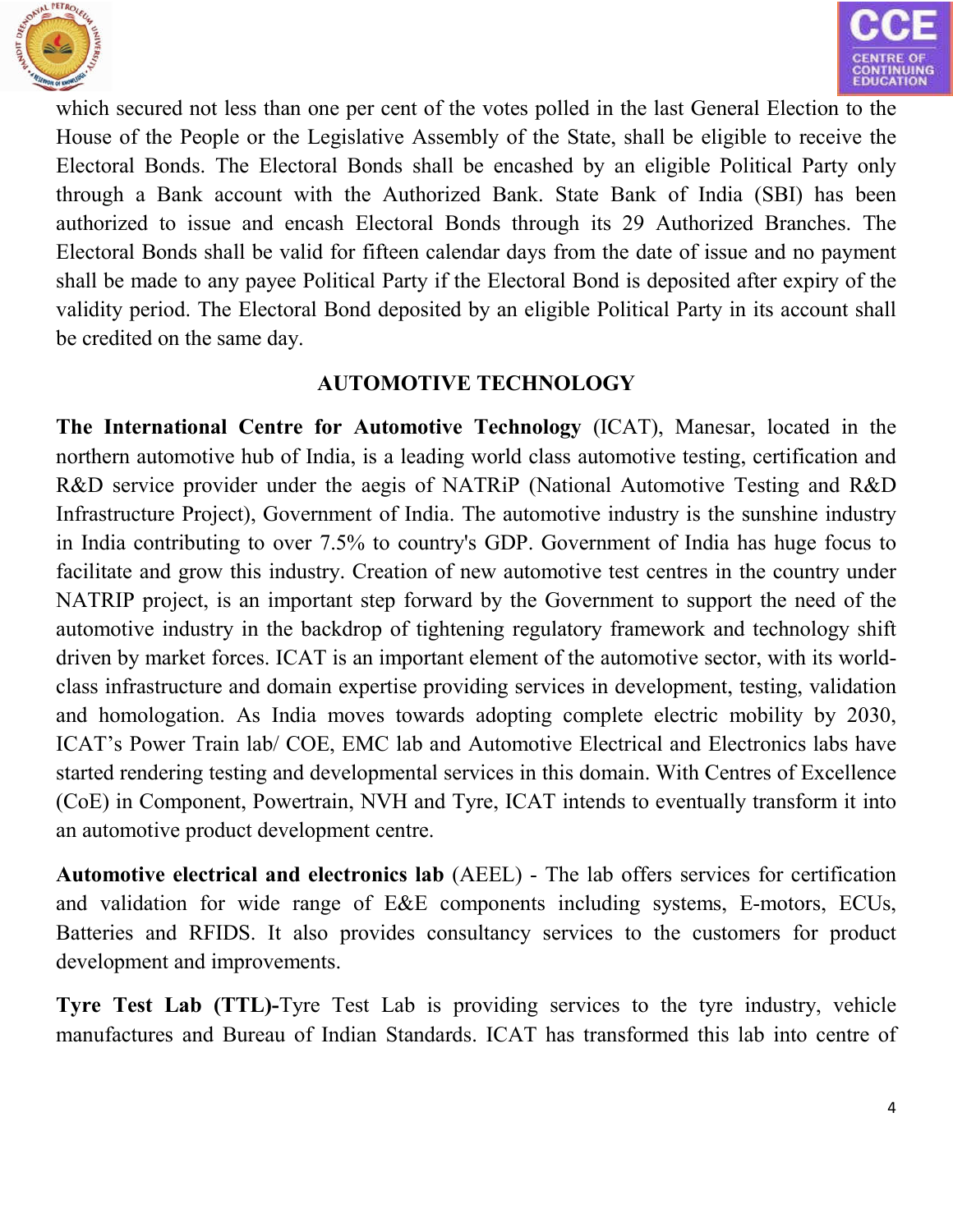



excellence by developing new capabilities including the dual station endurance test rig and tyre rolling resistance test rig.

**Passive Safety Lab (PSL)** – It is dedicated to support automotive industry for their needs of Crash Testing (Regulatory as well as Developmental), pedestrian protection testing, sled testing and airbag deployment testing of vehicles as per Indian and international regulations. Some of the services offered are frontal impact crash test, side impact crash test, side pole impact, rear impact test, static rollover and pedestrian protection testing. The lab has successfully completed correlation activities with renowned OEMs.

# **SRI VEDANTA DESIKAN**

**SRI VEDANTA DESIKAN** is one of the most prominent preceptors in the Srivaishnava tradition, Sri Vedanta Desikan's scholarship as truly outstanding and he had authored brilliant poems, prose, drama, epics, commentaries, scientific texts and philosophical treatises in Sanskrit, Tamil, Prakrit and Manipravalam. His magnum opus, the Rahasya Traya Sara, is a masterly treatise on Prapatti or surrendering oneself to the divine. Postage stamp to commemorate the 750th birth anniversary of Sri Vedanta Desikann released.

# **URBAN TRANSPORT**

**URBAN TRANSPORT** accounts for 25% of the greenhouses gases worldwide. In the recent times, Indian cities have been witnessing an undesirable shift from the use of public transport to private vehicles. The average two-wheeler and car ownership levels in metropolitan cities which were 112 and 14 per 1000 population in 1994 are expected to grow to 393 and 48 respectively by 2021. Transport sector is already the second largest consumer of energy in India. The Energy and Resources Institute (TERI) has estimated that India's commercial energy demands and emissions will increase by about 6 to 7 times by 2031-32 from the levels in 2011 unless drastic reform measures are envisioned and implemented dedicatedly.

# **FANI**

Extremely Severe Cyclonic Storm **'FANI'** crossed coast near **Puri**

# **FIFTEENTH FINANCE COMMISSION**

**FIFTEENTH FINANCE COMMISSION** had constituted an **ADVISORY COUNCIL**. The role and function of the Council is to: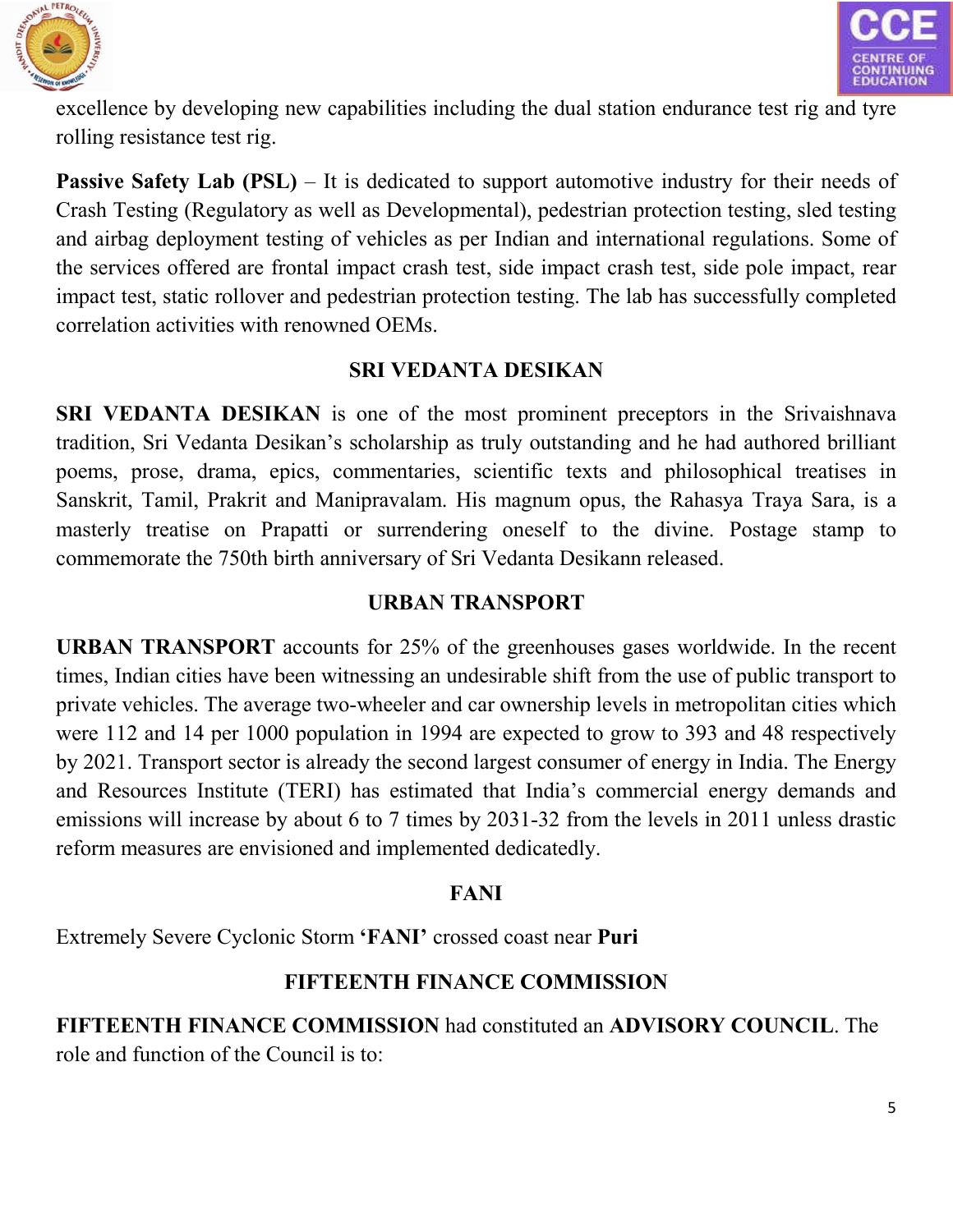



- 1. To advise the Commission n any issue or subject related to the Terms of Reference (ToR) of the Commission, which may be of relevance.
- 2. To assist in the preparation of any paper or research study which would enhance the Commission's understanding on the issue contained in its ToR: and
- 3. To help in broadening the Commission's ambit and understanding to seek best national and international practices on matters pertaining to fiscal devolution and improving the quality and reach and enforcement of its recommendations.

## **VELA**

**VELA**, the fourth **SCORPENE CLASS SUBMARINE** being constructed by Mazagon Dock Shipbuilders Limited for the Indian Navy, was launched. The contract for the construction and Transfer-of-Technology for six Scorpene class submarines in series, has M/s Naval Group (formerly DCNS) of France as 'Collaborator' and are being built by MDL.

# **INDIA-AFRICA**

The Commerce Ministry and Indian High Commissions and Embassies of eleven African countries arranged an interaction over **Digital Video Conference-11 countries (DVC)** over two days with the Indian business community in Africa. India's total trade with the African region during 2017-18 was USD 62.69 billion (8.15% of India's total trade with the World). **India's share** of exports to African countries as a percentage of India's total exports to the world was of the order of 8.21% in 2017-18. Africa region's share in India's total imports from the World accounted for 8.12% in 2017-18.

Today, African countries present immense **opportunities for India** with the world's largest land mass, 54 countries, a population growing to be almost equivalent to that of India, huge mineral resources, oil wealth, a youthful population, falling poverty levels and increasing consumption patterns. Thus, Africa has a huge demand for new business models for market entry, stable market access, entrepreneurship and investments in transport, telecom, tourism, financial services, real estate and construction.

The **Indian community in Africa** is playing a vital role in all fields like politics, business and education.As per the latest available estimatesthe current strength of the Indian Diaspora in the African countries is 2.8 million out of those 2.5 million are PIOs and rest 220967 are NRIs.Total overseas Indians are 30.83 million of which 17.83 million are PIOs and 13 million are NRIs. (Ministry of Overseas Indian Affairs, 2016). Indian Diaspora in Africa constitutes 9.11% of the total Diaspora of India. The inherent strength of India in Africa is its rich and vast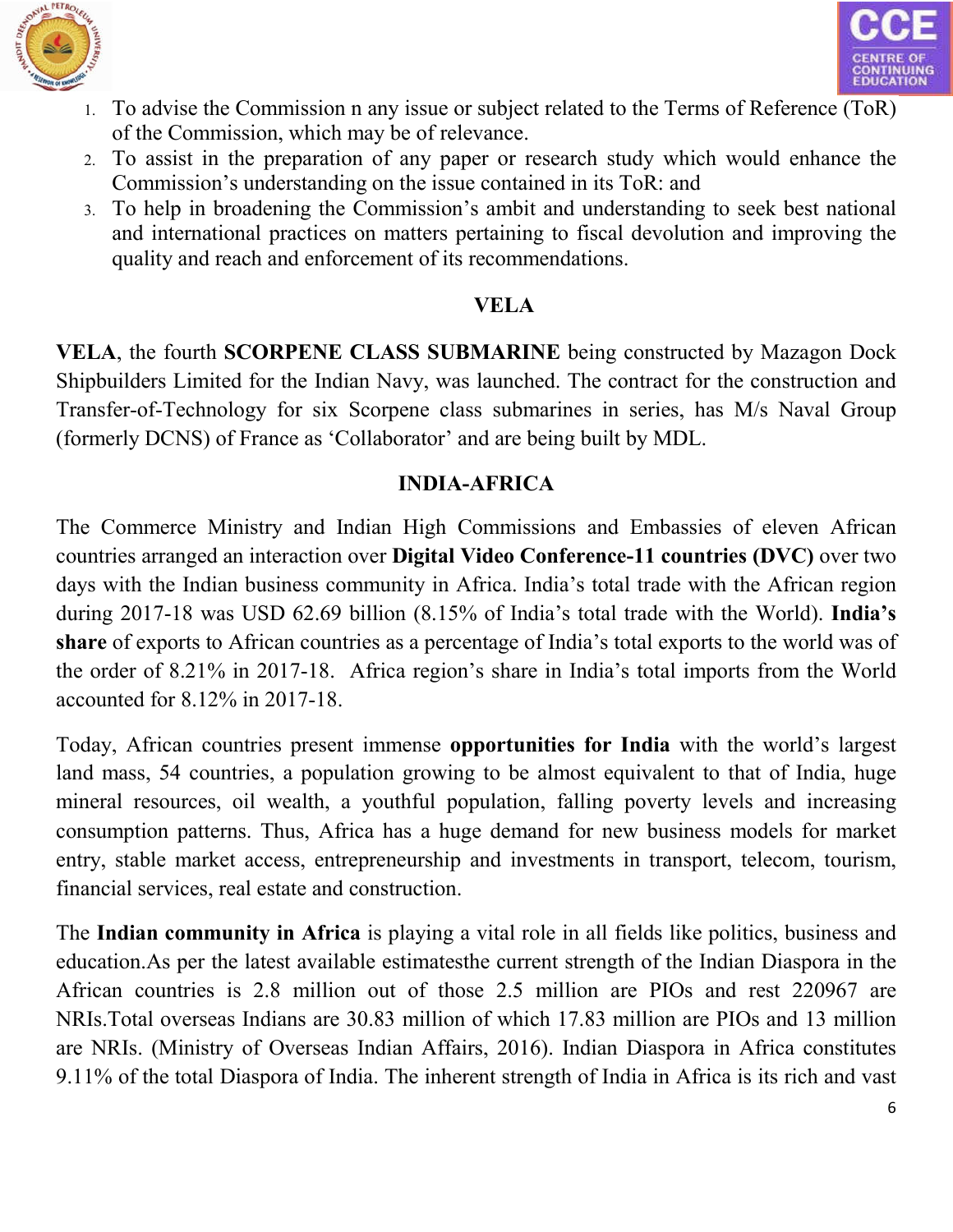



Diaspora which has established strong links with the political, economic and social fabric of the African continent.

# The **major issues highlighted by the Indian Business Community in Africa** :

- 1. Improving the Line of Credit system and developing a facility for an affordable and competitive funding.
- 2. Setting up of Indian Banks/financial institutions in Africa
- 3. Enhanced Buyers' Credit facility for promotion of trade between the two regions
- 4. Reviewing and liberalizing visa policies from both sides
- 5. Need for direct flights between the India and African countries
- 6. Exploring the possibility of rupee trade to address the issue of shortage of dollars in region.
- 7. Creation of common database of buyer-suppliers in the two regions for facilitating matchmaking for enhancement of bilateral trade.
- 8. Development of a robust trade dispute settlement mechanism
- 9. More frequent and structured country/sector specific trade exhibitions in Africa
- 10.Establishment of country chapters of FICCI or CII in Africa
- 11.Frequent visits of policy makers, chamber of commerce and investors for familiarization with local business and investment regime for informed decisions

# **BORDER ROADS ORGANISATION** (BRO)

BRO is celebrating its 59th Raising Day here today. BRO is a leading road construction agency under the Ministry of Defence with a primary role of providing road connectivity in border areas. The BRO has also constructed roads in friendly foreign countries like **Bhutan, Myanmar, Afghanistan** etc. thus contributing towards our strategic objectives in the region.

# **INDIA-BANGLADESH: MEDIA CO-OEPRATION**

Bangladesh Delegation meets I&B Ministry. Co-production of film on the life of Bangabandhu Sheikh Mujibur Rahman and documentary on Bangladesh Liberation War finalized. Working Agreement on cooperation between AIR and Bangladesh Betar agreed upon – to be operationalized from June, 2019. DD Free Dish to carry Bangladesh TV on its platform.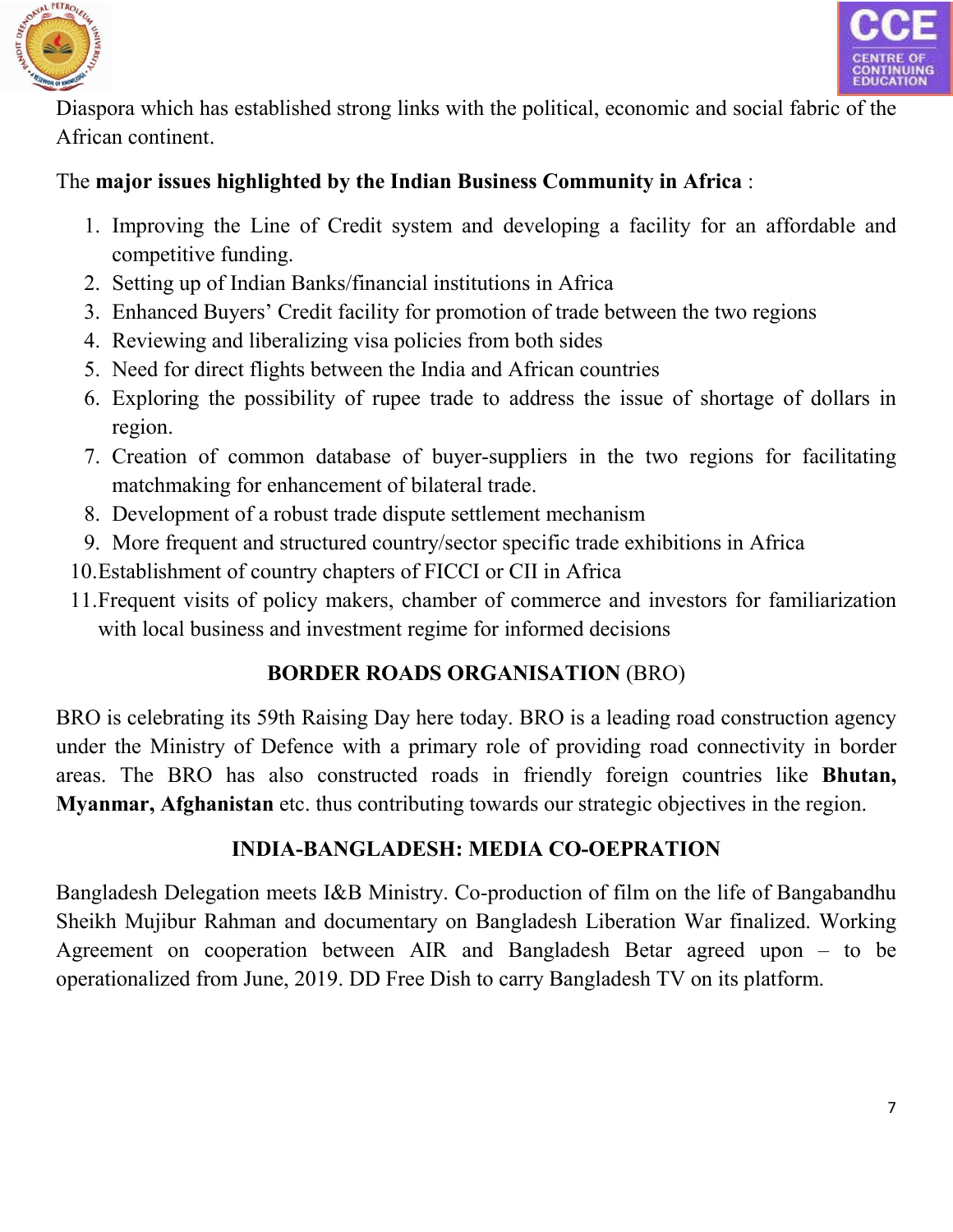



### **INDIA-VIETNAM**

There are wide range of issues/ relations

Trade & investment, getting better market access to India's exports, exploring opportunities in oil and gas sectors, seeking support for Indian Pharmaceutical facilities in Vietnam, cooperation in defence and space technologies, training and capacity building of Vietnamese defence forces and strengthening of cultural bonds between the two nations

A dedicated Archaeological Survey of India team has been working in Vietnam for the past 3 years for the conservation and restoration of the UNESCO World Heritage Site of MySon in Vietnam

India reiterated its support to Vietnam for the non-permanent membership of the UNSC for 2020-21 and thanked Vietnam for its support to India to be a permanent member of an expanded UNSC

Vice President attended 16th United Nations Day of Vesak at **Tam Chuc pagoda** in Vietnam's Ha Nam province. Considered sacred to Buddhists, **Vesak** is celebrated to commemorate the birth of Buddha, his attainment of enlightenment and his passing away.

Statements from VP

1. Three D`s which are Democracy, Demand and Demographic Dividend are scripting India`s story. Indian Diaspora is the **FOURTH D** in the picture.

2. Transformation from Ashoka-the-Fierce to Ashoka-the-Righteous after the Kalinga War inspired by Buddha's teachings.

# **CLIMATE CHANGE AND BUSINESSES**

India CEO Forum on Climate Change organized by Ministry of Environment, Forest and Climate Change (MoEFCC), as the pioneering initiative of the government, inviting industry representatives, exchanged views on climate change issues and discussed opportunities to collaborate in regard to fulfilling India's national as well as international climate change commitments. The Forum consisted of high-level discussions across several sessions covering topics from India's Nationally Determined Contributions to discussions on the 2019 United Nations Secretary General's Climate Summit, to be held on 23rd September, 2019 in New York, in which India along with Sweden will be leading the discussions on Industry Transition.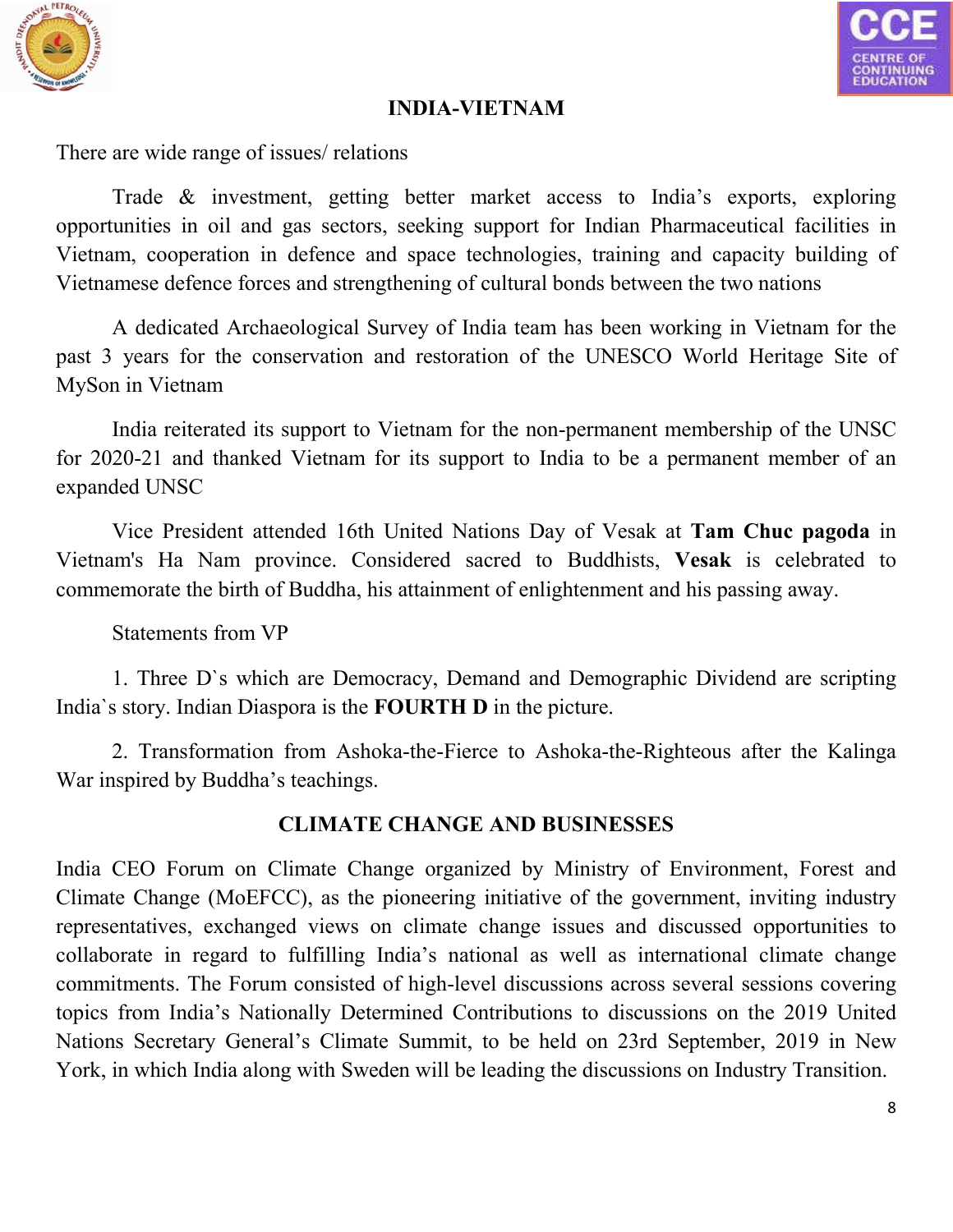



# **CENTRAL BOARD OF INDIRECT TAXES AND CUSTOMS (CBIC)**

CBIC organized meeting of the Regional Heads of **Customs Administration** of Asia Pacific Region of the World Customs Organisation (WCO) in Kochi. **India** is hosting this meeting in its capacity as **Vice Chair of the Asia Pacific region** that it assumed on 1st July, 2018 for a two-year period. RKC highlighted.

The International Convention on the simplification and harmonization of Customs procedures (as amended), known as the **REVISED KYOTO CONVENTION** is the blueprint for modern and efficient Customs procedures in the 21st century.

#### **RBI**

The RBI made a detailed presentation to the Finance Commission, on **STATE GOVERNMENT FINANCES FOR 2019-20**. The key takeaways are:

- 1. The importance of states in the economy has increased with the shift in composition of government finances.
- 2. Fiscal deficit of states is budgeted to be lower in 2019-20 BE, but RE and actuals deviate significantly (reflecting poor fiscal marksmanship).
- 3. Specific factors drive fiscal slippages: these factors include UDAY in the past and farm loan waivers and income support schemes in 2018-19 RE.
- 4. Outstanding debt as percentage of GDP rising despite moderation in interest payment as percentage of revenue receipts.

http://pib.nic.in/PressReleseDetail.aspx?PRID=1571737

# **GDP ESTIMATES- A CLARIFICATION 8.5.2019**

The e[stimation of GDP in any economy is a complex exercise where several measures and](http://pib.nic.in/PressReleseDetail.aspx?PRID=1571737)  metrics are evolved to better measure the performance of the economy. For the purpose of global standardization and comparability, countries follow the System of National Accounts evolved in the UN after elaborate consultation. The System of National Accounts 2008 (2008 SNA) is the latest version of the international statistical standard for the national accounts, adopted by the United Nations Statistical Commission (UNSC) in 2009 and is an update of the earlier 1993 SNA. The Inter-Secretariat Working Group on National Accounts (ISWGNA) was mandated to develop the 2008 SNA through intense discussions and consultation with member countries. India also participated in the deliberations of the Advisory Expert Group.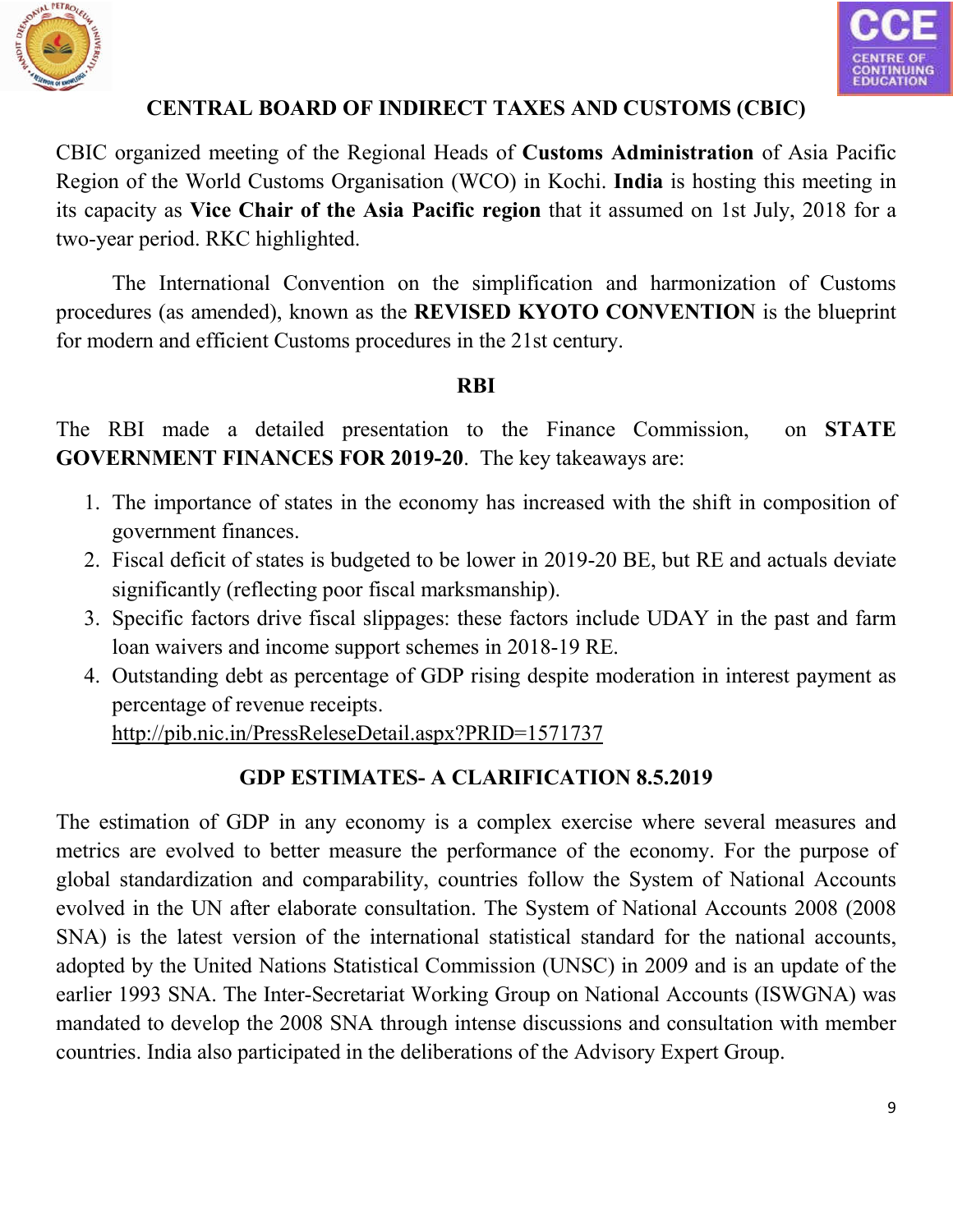



The SNA also prescribes that the base year of the estimates may be revised at periodic intervals so that changes in the economic environment, advances in methodological research and the needs of users are appropriately captured.

\*With structural changes taking place in the economy, it is necessary to revise the base year of macroeconomic indicators like Gross Domestic Product (GDP), Index of Industrial Production (IIP), Consumer Price Index (CPI) etc, periodically to ensure that indicators remain relevant and reflect the structural changes more realistically.

In India, the Base Year of the GDP Series was revised from 2004-05 to 2011-12 and released on 30 January, 2015 after adaptation of the sources and methods in line with the SNA 2008. The methodology of compilation of macro aggregates is discussed in detail by the Advisory Committee on National Accounts Statistics (ACNAS) comprising experts from academia, National Statistical Commission, Indian Statistical Institute (ISI), Reserve Bank of India (RBI), Ministries of Finance, Corporate Affairs, Agriculture, NITIAayog and selected State Governments.

India has also subscribed to the Special Data Dissemination Standards (SDDS) of International Monetary Fund (IMF) which requires that macro-economic data would be disseminated within the prescribed periodicity and timeliness conforming to the data standards laid down along with information on the detailed statistical practices or metadata.

The detailed Sources and Methods for compilation of the national accounts statistics are placed on the websiteof MOSPI under the heading " [Changes in Methodology and Data Sources](http://www.mospi.gov.in/sites/default/files/press_releases_statements/Changes in Methodology NS 2011-12 June 2015.pdf)  [in the New Series of National Accounts, Base Year 2011-12".](http://www.mospi.gov.in/sites/default/files/press_releases_statements/Changes in Methodology NS 2011-12 June 2015.pdf)

# **IN SHIPS KOLKATA AND SHAKTI**

IN Ships Kolkata and Shakti undertake **Group Sail** with Naval Ships of Japan, Philippines and the USA. The Group Sail was aimed to deepen the existing partnership and foster mutual understanding among participating navies. The ships undertook various exercises en route which included formation manoeuvering, underway replenishment runs, cross-deck flying and exchange of Sea Riders. Both the ships participated in **ADMM-PLUS MS FTX Phase** I exercises also off South Korea with Navies of Brunei, China, Malaysia, Philippines, Singapore, South Korea and the USA.

Also participated in the annual Singapore India Maritime Bilateral Exercise SIMBEX-2019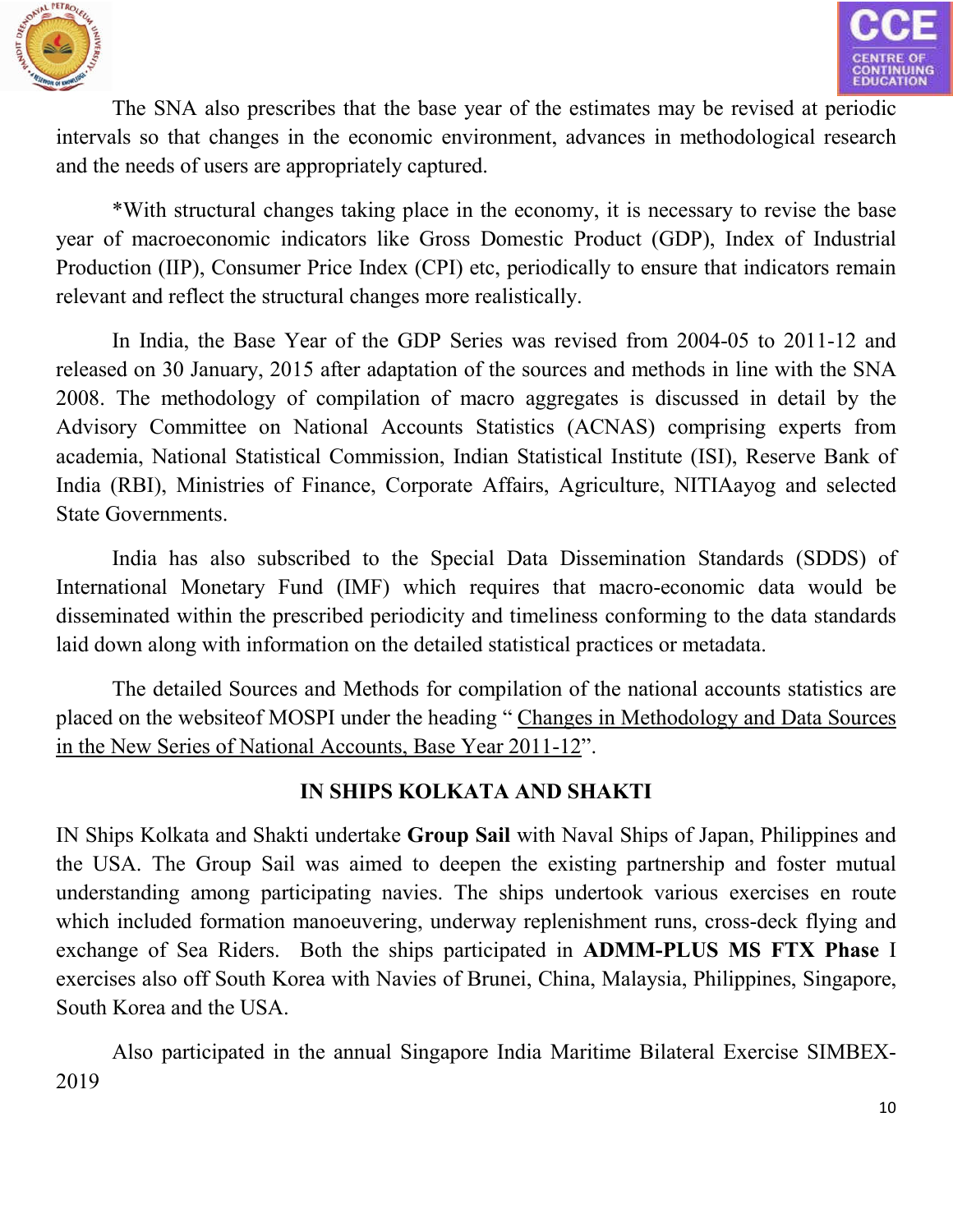



## **THE FUTURE OF CENTRALLY SPONSORED SCHEMES**

What is the future of Centrally Sponsored Schemes (CSSs)? The Central Government spends 3.5 lakh crore rupees per annum on these schemes. Past attempts at rationalizing these schemes have met with modest success. Earlier, the lifecycle of CSSs was coterminous with that of the Five Year Plans; they were hence subject to the mid-term appraisal of the Plan. Now, since there are no Five Year Plans, and hence no mid-term appraisal, the Central Government decided that it will now make the lifecycle of all CSSs coterminous with that of every Finance Commission. This year is the last year of the existing CSSs, before which they will move to the new cycle which will kick in as a result of our recommendations. From the viewpoint of the Central Government and others, this is an excellent opportunity for rationalization and simplification of CSSs. This is one area which is being deliberated upon.

#### http://pib.nic.in/PressReleseDetail.aspx?PRID=1571803

# **WTO MINISTERIAL MEETING**

[A WTO Ministerial meeting of developing countries is being hosted by India in New Delhi on](http://pib.nic.in/PressReleseDetail.aspx?PRID=1571803)  2019. Sixteen developing countries, Six Least Developed Countries (LDC) in the meeting. Itis being held at a time when the multilateral rule-based-trading system is facing serious and grave challenges.

In the recent past, there have been increasing unilateral measures and counter measures by members, deadlock in key areas of negotiations and the impasse in the Appellate Body, which threaten the very existence of Dispute Settlement Mechanism of the WTO and impacts the position of the WTO as an effective multilateral organisation.The current situation has given rise to demands from various quarters to reform the WTO. The deliberations will aim at getting a direction on how to constructively engage on various issues in the WTO, both institutional and negotiating, in the run up to the Twelfth Ministerial Conference of the WTO to be held in Kazakhstan in June 2020.

The **MC11 decision** on fisheries subsidies clearly mandates that there should be an appropriate and effective special and differential treatment (S&D) for developing countries. It is important for developing countries including LDCs to collectively work for a fair and equitable agreement on disciplines in fisheries subsidies. This also likely to be discusse.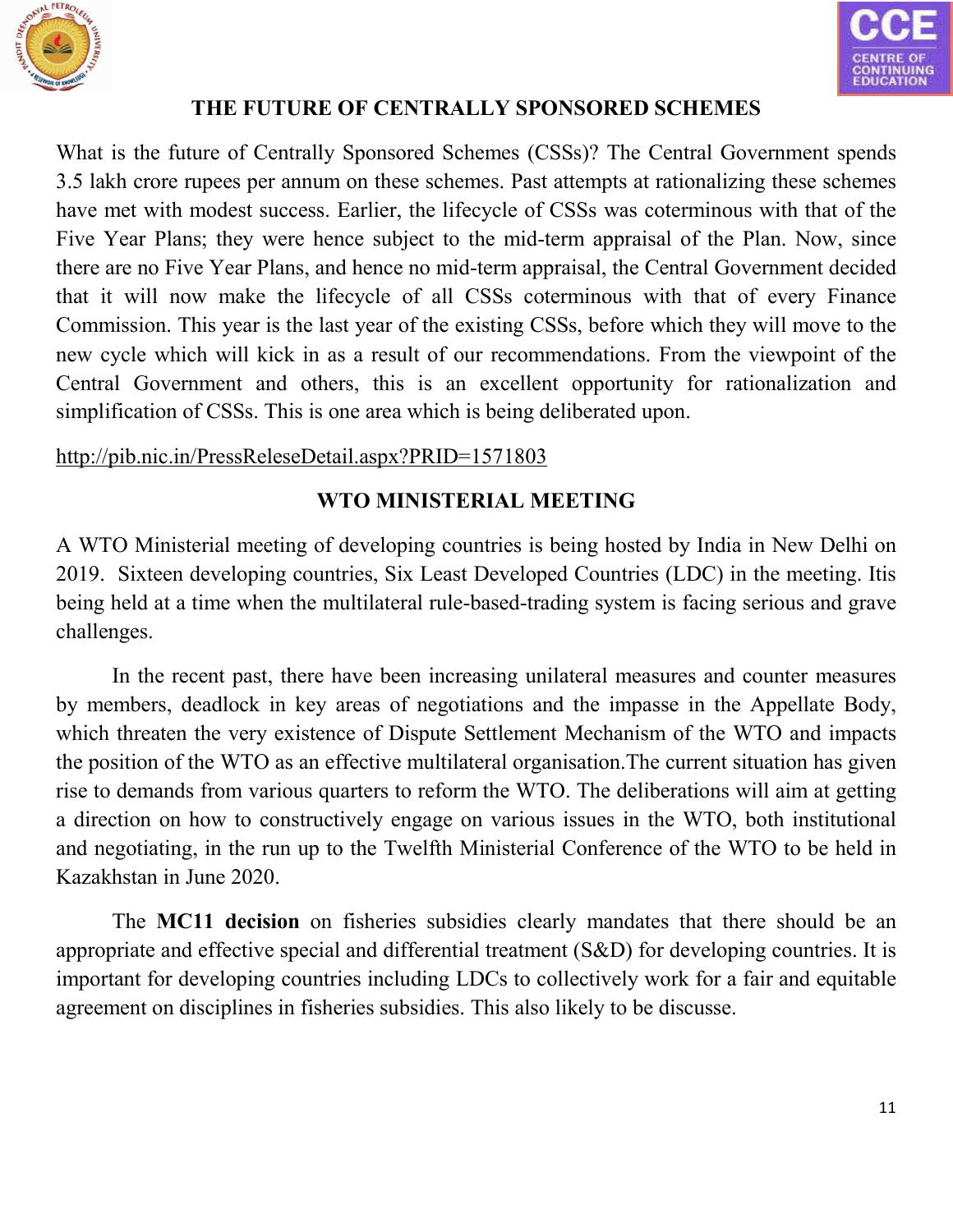



Issues are likely to be discussed:

- 1. Finding a solution to the ongoing impasse in the Appellate Body on an urgent basis.
- 2. Issues of importance and priority for developing countries including LDCs in the reform agenda.
- 3. How to reinvigorate negotiating agenda on issues of critical importance for developing countries?
- 4. How to ensure effective S&D for all developing countries including LDCs?

# **AH-64E (I) - APACHE GUARDIAN HELICOPTER**

First AH-64E (I) - Apache Guardian helicopter was formally handed over to the Indian Air Force at **Boeing production facility in Mesa, Arizona, USA**. IAF had signed a contract with US Government and M/s Boeing Ltd in Sep 2015 for 22 Apache helicopters. Selected aircrew and ground crew have undergone training at the training facilities at US Army base **Fort Rucker, Alabama**. These personnel will lead the operationalisation of the Apache fleet in the IAF. The helicopter has been customized to suit IAF's future requirements and would have significant capability in mountainous terrain. The helicopter has the capability to carry out precision attacks at standoff ranges and operate in hostile airspace with threats from ground. The ability of these helicopters, to transmit and receive the battlefield picture, to and from the weapon systems through data networking makes it a **lethal acquisition**. These attack helicopters will provide significant edge in any future joint operations in support of land forces.

#### **ELECTION VISITORS' PROGRAMME**

More than 65 Representatives from 20 Election Management Bodies across the World witness 17th Lok Sabha Elections as part of Election Commission's Election Visitors' Programme. The delegation visited **India international Institute of Democracy and Election Management (IIIDEM)**, the new training and research campus of ECI. Senior officials of the Election Commission made comprehensive presentations to apprise the foreign delegates on the role and responsibilities of the Election Commission of India and various challenges in planning and organizing elections in the world's largest democracy. Presentations regarding political party registrations; preparation of Electoral Rolls and IT initiatives; Electoral Voting Machines and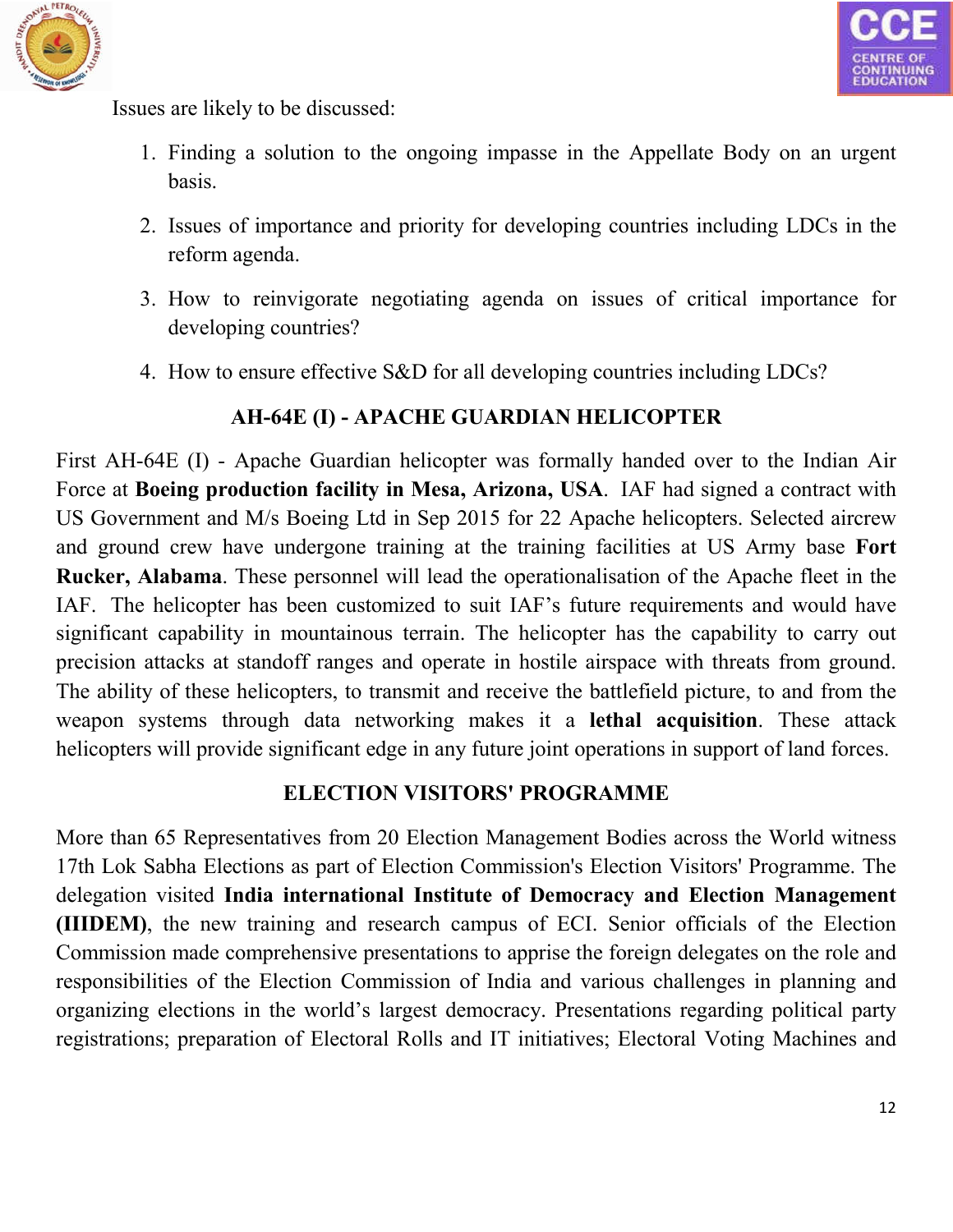



VVPATs; briefing on Media and Social Media Interaction; Election laws and related matters were made.

# **GOLDEN JUBILEE -INDIAN COUNCIL OF SOCIAL SCIENCE RESEARCH (ICSSR)**

Completion of 50 years for any organization is a major landmark, particularly so for ICSSR, which is dealing with complex issues like social, economic and human development.

### **ABHYAS**

Defence Research and Development Organisation (DRDO) conducted successful flight test of ABHYAS - High-speed Expendable Aerial Target (HEAT) from Interim Test Range, Chandipur in Odisha

# **GOODS AND SERVICES TAX PRACTITIONERS (GSTPS)**

The National Academy of Customs, Indirect Taxes and Narcotics (NACIN) has been authorized to conduct an examination for confirmation of enrollment of Goods and Services Tax Practitioners (GSTPs) in terms of the Central Goods and Services Tax Rules, 2017.

# **SCOUT MASTERS COMPETITION**

**International Army Scout Masters Competition 2019**- Jaisalmer: The event will witness participation of the Mechanised Infantry Scout Teams of eight countries including Russia who is the founding member of this format of International Army Games.

# **INDIAN NAVY'S SERVICE SELECTION BOARD AT KOLKATA**

This is the fifth Service Selection Board of the Indian Navy and caters for selection of both Permanent and Short Service Commission officers. The other Boards are located in Bhopal, Bengaluru, Visakhapatnam and Coimbatore.

#### **DISASTER MANAGEMENT**

- $\triangleright$  India is unanimously chosen as co-chair of the Consultative Group (CG) of Global Facility for Disaster Reduction and Recovery (GFDRR) for the fiscal year 2020.
- $\triangleright$  India is not only focusing on reducing mortality from major disasters but also from small or medium, and locally-specific disasters such as heat wave, thunderstorm and lightning. Focussed attention and investments in cyclone risk mitigation has yielded dividends in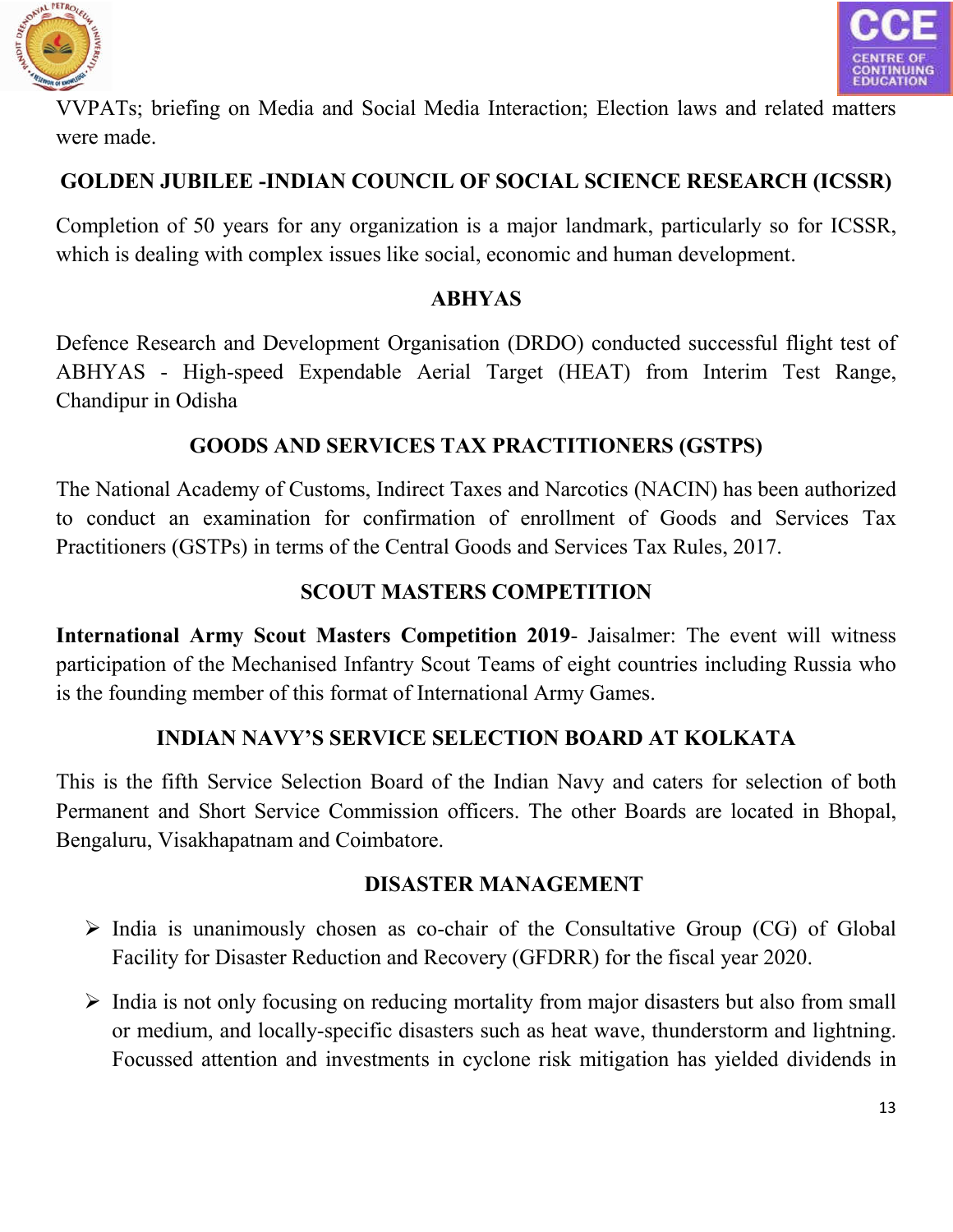



saving precious human lives. Deaths during cyclone Phailin in 2013 and Fani in 2019 have reduced considerably.

- $\triangleright$  Based on the National Disaster Management Plan of 2016, all the States and more than 95% of Districts in India have prepared their Disaster Management Plans.
- $\triangleright$  India believes in working together with other nations in DISASTER RISK REDUCTION (DRR) as there are common challenges, benefits of sharing best practices and a need to respond together for search and rescue. Towards this end, India hosted the First 'BIMSTEC Disaster Management Exercise' in the National Capital Region in 2017. Likewise, in 2019, India hosted a meeting on Disaster Risk Management of the Indian Ocean Rim Association (IORA), an intergovernmental organization of 22 members and nine dialogue partners.
- $\triangleright$  India has initiated a dialogue with more than 40 countries to build a Coalition for Disaster Resilient Infrastructure. Such a Coalition would benefit both developed and developing countries and serve as a knowledge and capacity development platform for promoting disaster resilient infrastructure. In order to further develop the notion of a Coalition, India in collaboration with UNISDR, has hosted international Workshops on Disaster Resilient Infrastructure
- $\triangleright$  India has commited and supports implementation of Sendai Framework Disaster Risk Reduction (SFDRR) and Asia Regional Plan.
- $\triangleright$  Government of India has instituted an annual national award in the name of our great freedom fighter Netaji Subhash Chandra Bose
- $\triangleright$  The NDMA provides Rs. One Lakh to each district to conduct mock disaster prevention and awareness exercises.
- United Nations Office for Disaster Risk Reduction (UNDRR) confers Dr P.K. Mishra Additional Principal Secretary to Prime Minister with the prestigious Sasakawa Award 2019
- UN Report disasters had caused economic losses of US \$3 trillion globally during the last two decades. India alone suffered losses to the tune of \$80 billion during 1997-2017.
- GFDRR is a global partnership that helps developing countries better understand and reduce their vulnerability to natural hazards and climate change. GFDRR is a grant-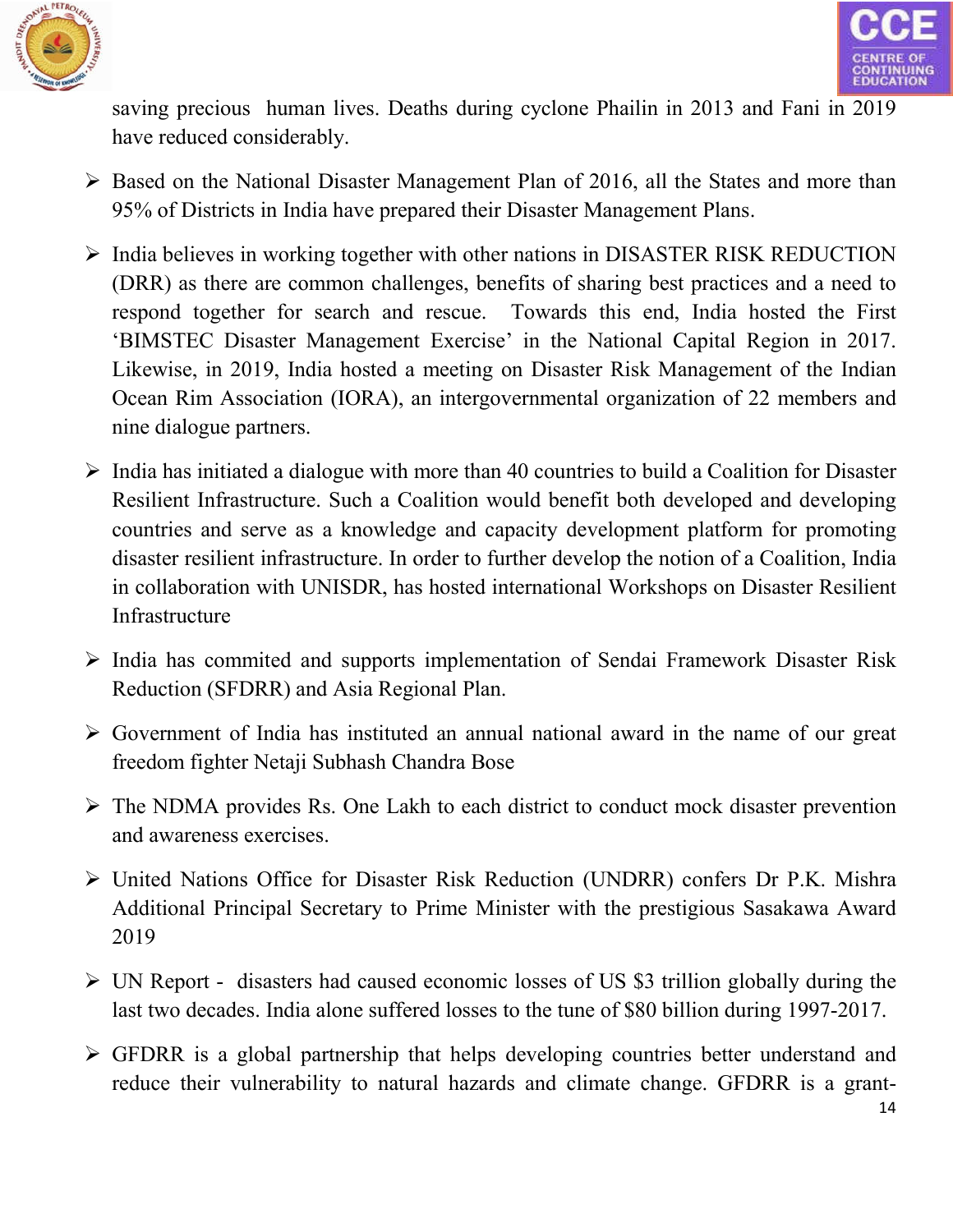



funding mechanism, managed by the World Bank, that supports disaster risk management projects worldwide. It is presently working on the ground with over 400 local, national, regional, and international partners and provides knowledge, funding, and technical assistance.

# **7TH ECONOMIC CENSUS -2019**

7th Economic Census -2019 is being conducted by MoSPI to provide disaggregated information on various operational and structural aspects of all establishments in the country. MoSPI has partnered with Common Service Centres, CSC e-Governance Services India Limited, a Special Purpose Vehicle under the Ministry of Electronics and Information Technology as the implementing agency for 7th EC. An IT based digital platform for data capture, validation, report generation and dissemination will be used in this Economic Census. The fieldwork for the 7th EC will commence in June 2019.

# **BAN ON LTTE**

The Central Government has extended the ban on the Liberation Tigers of Tamil Eelam (LTTE) for another five years under the Unlawful Activities (Prevention) Act, 1967 (37 of 1967) with immediate effect.

# **BIO ORGANS-3D PRINTING**

Workshop on Artificial Bio Organs held in Visakhapatnam. The workshop explored 3D printing, an innovative technology that covers all medical disciplines and offers new opportunities in diagnostics and therapy. From diagnostic visualization to surgical planning, patient-specific models provide an added value for patients and physicians.

# **SPARROW**

Project 'SPARROW-CBIC' for online writing of Annual Performance Appraisal Report (APAR) in SPARROW (Smart Performance Appraisal Report Recording Online Window) for Group 'B' and 'C' Officers of Central Board of Indirect Taxes & Customs (CBIC) implemented

# **RUDRAKSH TREES**

A Memorandum of Understanding (MoU) was signed between National Mission for Clean Ganga, HCL Foundation and INTACH for taking up a project of '**Plantation of Rudraksh Trees in Uttarakhand**' as a part of CSR initiative under the 'Namami Gange' Programme.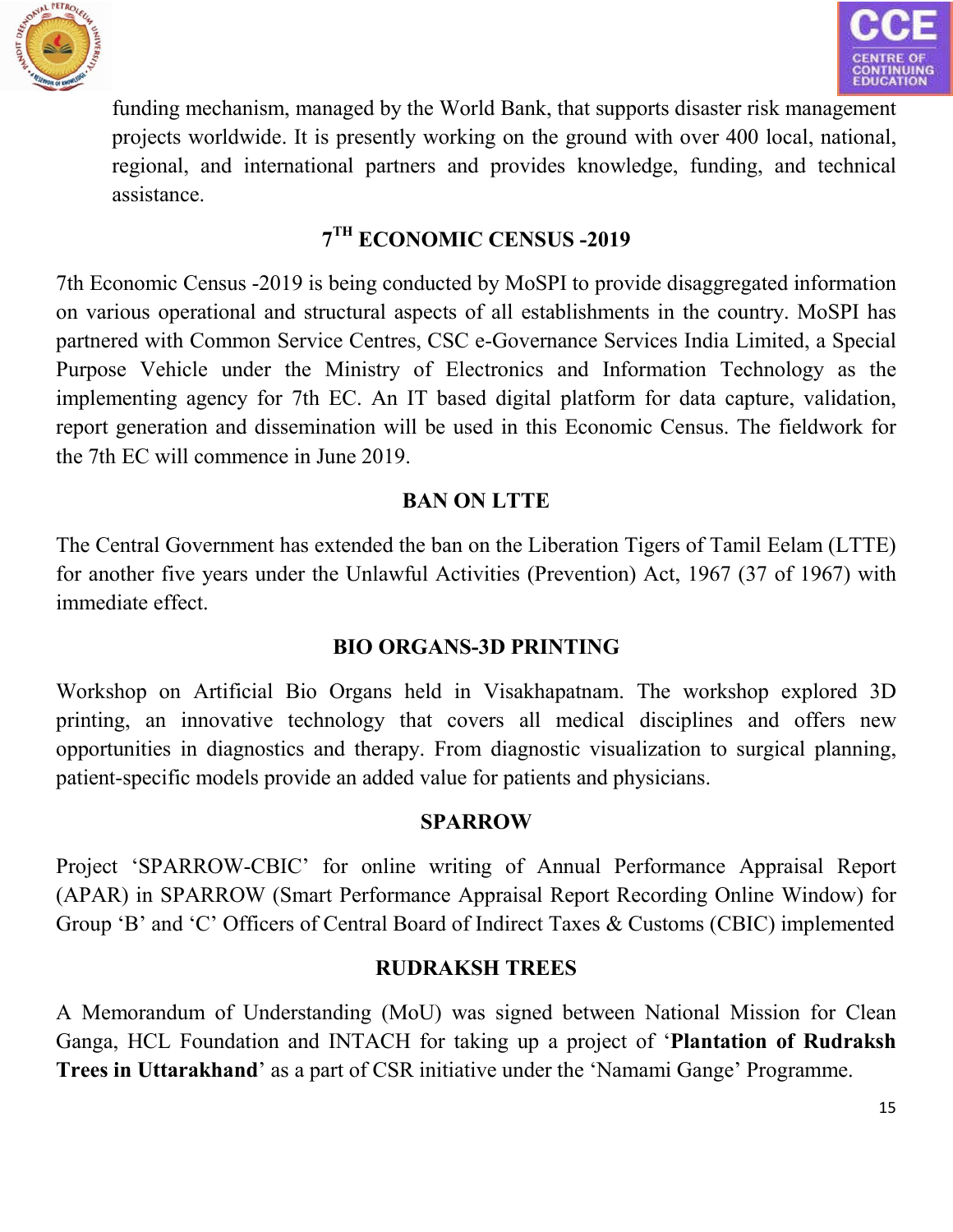



- $\checkmark$  COP meetings of Basel, Rotterdam and Stockholm conventions held in Geneva. Basel Convention - on the Control of Transboundary Movement of Hazardous Wastes and their Disposal
- $\checkmark$  Rotterdam Convention on the Prior Informed Consent Procedure for Certain Hazardous Chemicals and Pesticides in International Trade
- $\checkmark$  Stockholm Convention on Persistent Organic Pollutants.

# **THE LOKPAL**

The Lokpal is the first institution of its kind in independent India, established under the Lokpal and Lokayuktas Act, 2013 to inquire and investigate into allegations of the corruption against public functionaries who fall within the scope and ambit of the above Act. The Government appointed Justice Shri Pinaki Chandra Ghose, as the first Chairperson of the Lokpal who was administered oath on March, 2019 by the President of India. The Government has also appointed **four Judicial and four non-Judicial Members**.

# **MEDIUM RANGE SURFACE TO AIR MISSILE (MRSAM)**

The Indian Navy achieved a significant milestone in enhancing its Anti Air Warfare Capability with the maiden cooperative engagement firing of the Medium Range Surface to Air Missile (MRSAM). The firing was undertaken on the Western Seaboard by Indian Naval Ships Kochi and Chennai wherein the missiles of both ships were controlled by one ship to intercept different aerial targets at extended ranges. The firing trial was carried out by the Indian Navy, DRDO and Israel Aerospace Industries.

# **INDIA'S PULSE PRODUCTION**

India is the largest producer, consumer, processor and also the importer pulses. The major pulses producing states are Madhya Pradesh, Uttar Pradesh, Maharashtra, Rajasthan and Andhra Pradesh. In India there is low increase in yield of pulses compared to cereals shows that there is significant potential to improve the productivity in pulses.

The total consumption of various pulses and pulse products in India is about 21-22 million tonnes. India's annual pulse production is about 18.45 million covering an area of about 23.47 million hectares-- majority of which falls under rainfed, resource poor and harsh environments frequently prone to drought and other abiotic stress conditions.

To meet the demand of pulses, India is at present importing about 4.02 million tons from different countries, including the USA and Russia. However, import of pulses declined. In order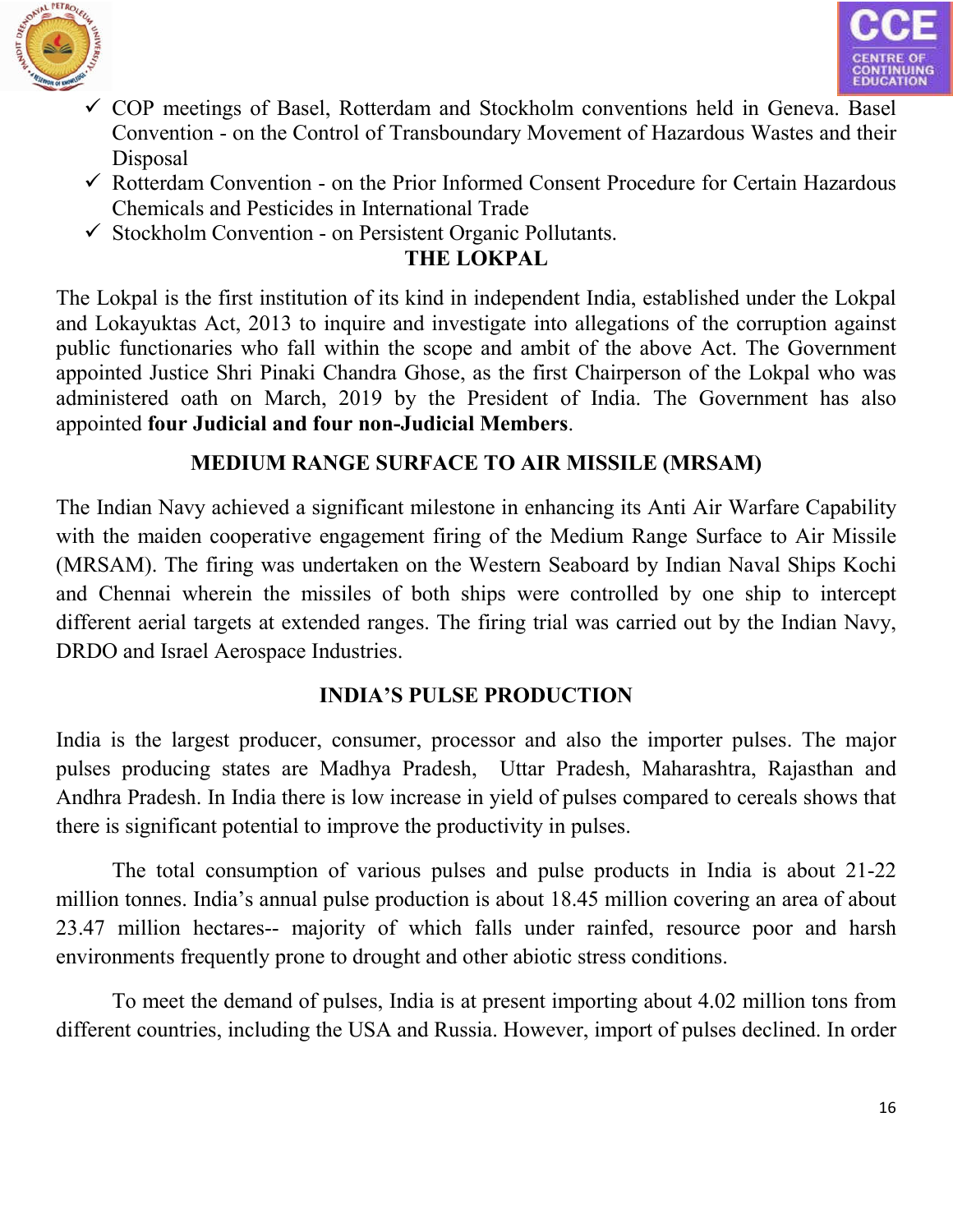



to ensure self-sufficiency, the pulse requirement in the country is projected to be 32 million tonnes by 2030.

According to Food and Agriculture Organization (FAO), pulses are essential crops for a number of reasons. They are packed with nutrients and have high protein content, making them an ideal source of protein particularly in regions where meat and dairy are not physically or economically accessible.

With the problems of malnutrition and micro-nutrient deficiencies affecting sections of our population, pulses can play a significant role in promoting healthy diet. They are low in fat and rich in complex carbohydrates, micro-nutrients, proteins and B vitamins.

As such, pulses are recommended because they lower the risk of cardiovascular diseases and diabetes. Pulses have also been shown to help combat obesity.

Apart from improving soil fertility due to their nitrogen-fixing property, they also contribute towards climate change mitigation by reducing dependence on synthetic fertilizers. Greenhouse gases are released during the manufacturing and application of these fertilizers.

India's major food crops-- rice and wheat--have been heavily incentivized with MSP and given preferential PDS treatment to benefit the Indian poor. Hence, Indian farmers are motivated to grow either these crops or cash crops like cotton and sugarcane. Pulses have been a second choice for the farmers for cultivation.

While pulses production has increased in the past few years, there is a need to increase the acreage as well as productivity to achieve self-sufficiency in the coming years. In an effort to make pulses more remunerative and accessible to the consumers, Minimum Support Price (MSP) for all major pulses was introduced

# **KRISHI VIGYAN KENDRA (KVK)**

KVKs act as a bridge between scientists, governments, and farmers. The intervention by KVKs, about 80 percent of the farmers have modified their agricultural patterns which were related to the diversification of crops and changes in cropping pattern, seed planting technique, use of fertilizers and pesticides, changes in machinery used and in water use pattern.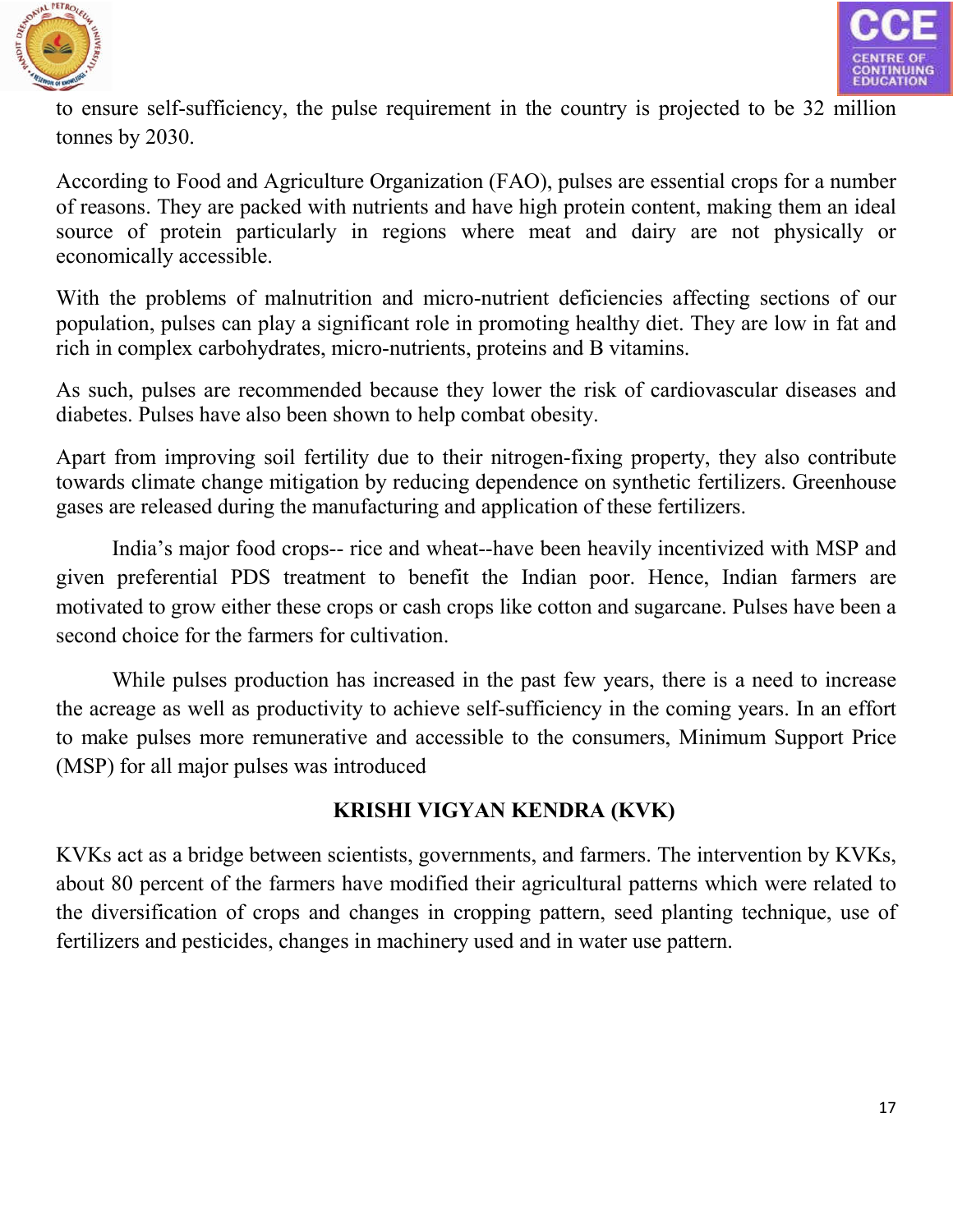





<http://ppac.org.in/WriteReadData/userfiles/file/RefineriesMap.pdf>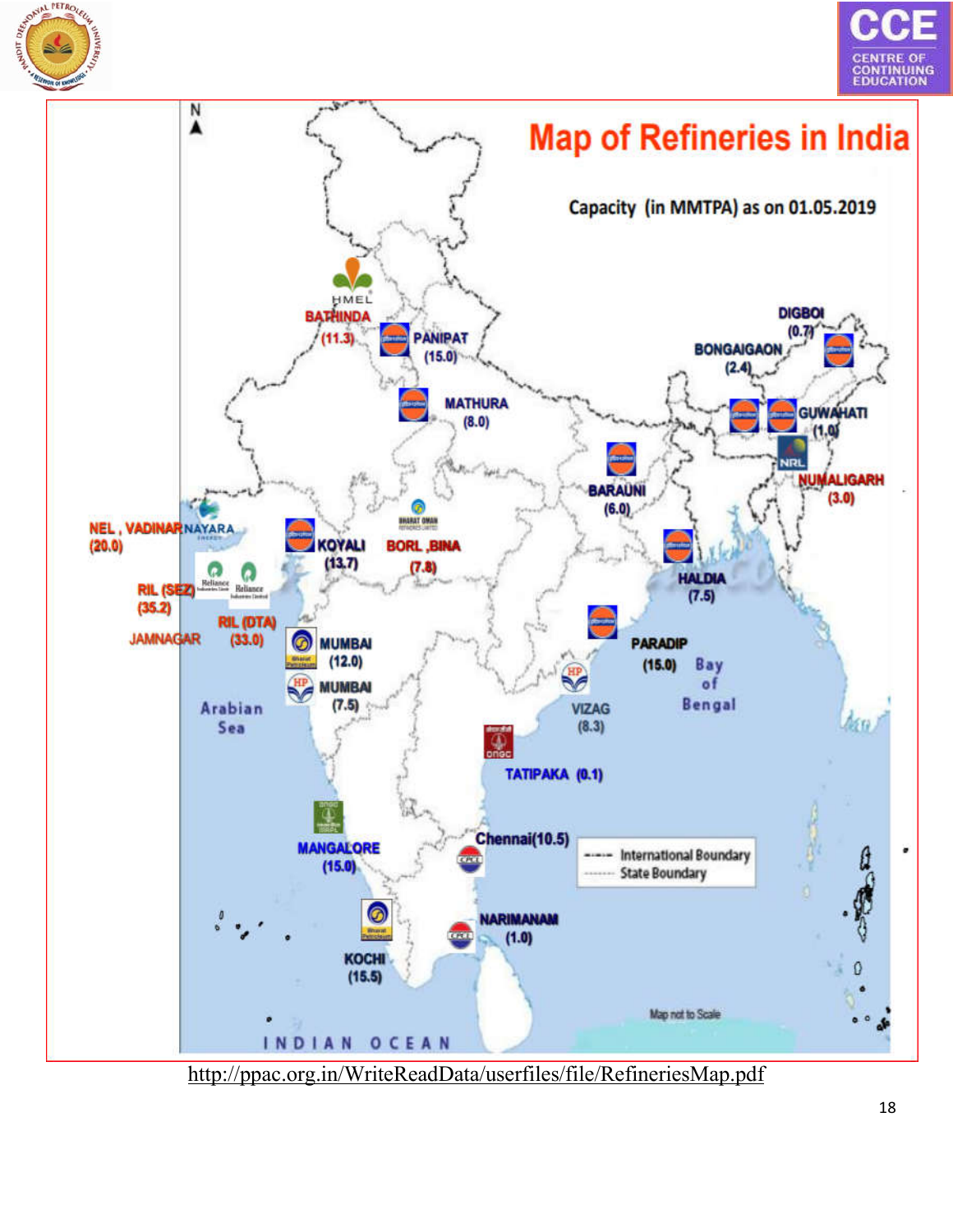



## **ARTICLE 85 OF THE CONSTITUTION**

The Cabinet in its meeting held on 24.05.2019 has advised The President to dissolve the 16th Lok Sabha with immediate effect. The President has accepted the advice of the Cabinet on 24.05.2019 and signed the Order dissolving the 16th Lok Sabha in exercise of the powers conferred upon him by Sub-clause (b) of Clause (2) of Article 85 of the Constitution.

# **ARTICLE 75 (1) OF THE CONSTITUTION**

Exercising powers vested in him under Article 75 (1) of the Constitution of India, the President, Shri Ram Nath Kovind, today appointed Shri Narendra Modi to the office of Prime Minister of India. He requested Shri Modi to:

i.) advise him about the names of others to be appointed members of the Union Council of Ministers; and

ii.) indicate the date and time of the swearing-in-ceremony to be held at Rashtrapati Bhavan

**SWEARING-IN-CEREMONY** of the Prime Minister of India: Dignitaries attended Mohammad Abdul Hamid, the President of the People's Republic of Bangladesh; MrMaithripalaSirisena, the President of the Democratic Socialist Republic of Sri Lanka; MrSooronbaiZheenbekov, the President of Kyrgyz Republic; U Win Myint, the President of the Republic of the Union of Myanmar; MrPravind Kumar Jugnauth, the Prime Minister of the Republic of Mauritius; Mr K.P. Sharma Oli, the Prime Minister of Nepal; DrLotayTshering, the Prime Minister of the Kingdom of Bhutan and MrGrisada Boonrach, Special Envoy of the Prime Minister of the Kingdom of Thailand.

# **PRIME MINISTER'S SCHOLARSHIP SCHEME**

First decision of the Prime Minister dedicated to those who protect India. Major changes approved in the 'Prime Minister's Scholarship Scheme' under the National Defence Fund. Rates of Scholarship Enhanced and the scheme to include State Police Personnel who are/were martyred during terror/naxal attacks.

# **PENSION TO FARMERS**

The first Cabinet meeting of the NDA Government offers pension coverage to crores of farmers. This is a Central Sector Scheme-(matching share) beneficiary farmer is required to contribute. A voluntary and contributory pension scheme for all Small and Marginal Farmers (SMF) across the country.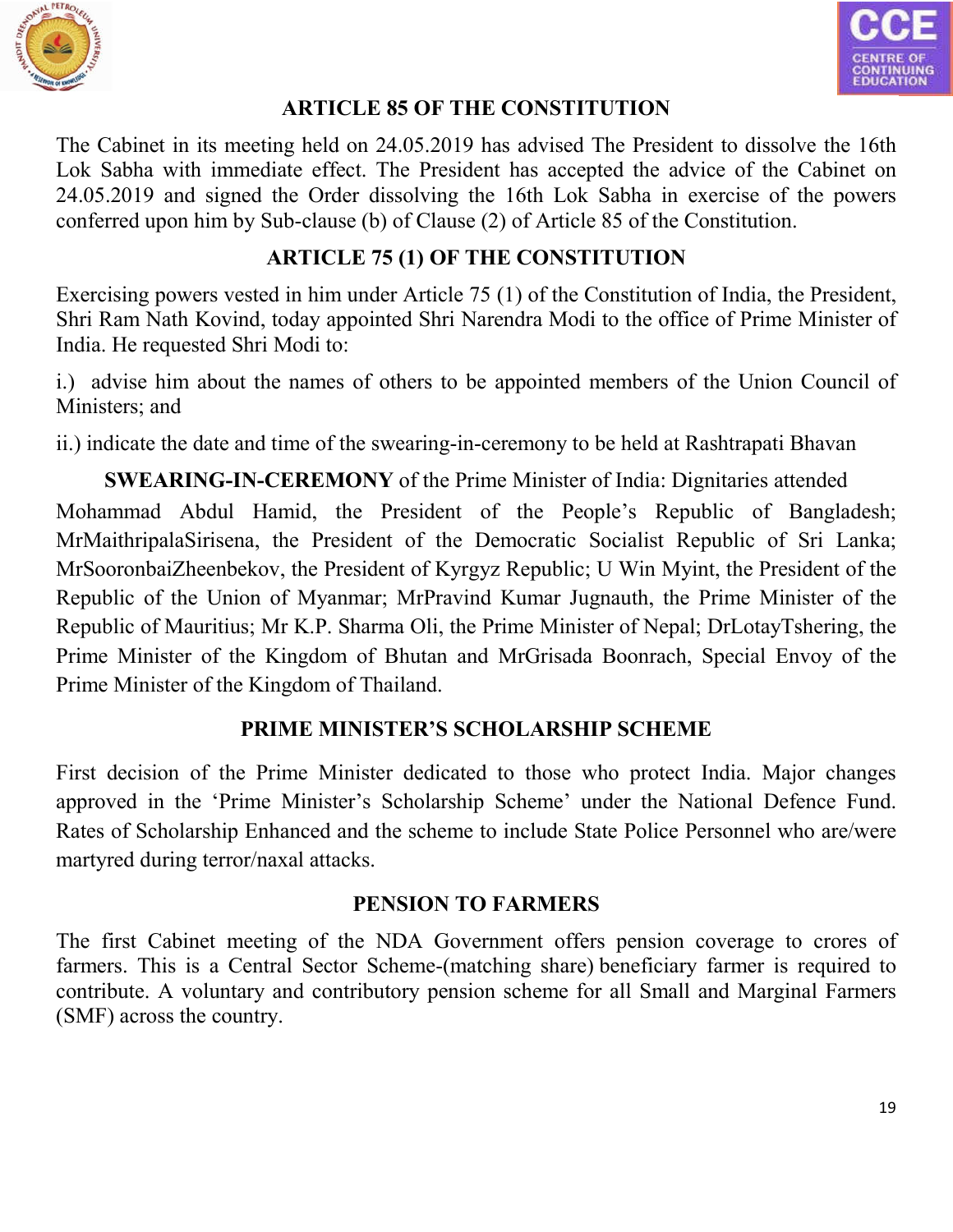



## **PENSION FOR TRADERS**

Cabinet clears pension scheme for traders 3 crore retail traders and shop keepers to benefit from this move. The Government of India will make matching contribution in the subscribers' account.

# **PM-KISAN SCHEME**

PM-KISAN Scheme extension to include all eligible farmer families irrespective of the size of land holdings-The revised Scheme is expected to cover around 14.5 crore beneficiaries-income support of Rs. 6000/-

# **FOOT AND MOUTH DISEASE (FMD) AND BRUCELLOSIS**

A new initiative to control Foot and Mouth Disease (FMD) and Brucellosis to support the livestock rearing farmers.

The threat of Foot and Mouth Disease (FMD) and Brucellosis: These diseases are very common amongst the livestock – cow-bulls, buffaloes, sheep, goats, pigs etc.

If a cow/buffalo gets infected with FMD, the milk loss is upto 100% which could last for four to six months. Further, in case of Brucellosis the milk output reduces by 30%, during the entire life cycle of animal. Brucellosis also causes infertility amongst the animals. The infection of brucellosis can also be transmitted to the farm workers and livestock owners. Both the diseases have a direct negative impact on the trade of milk and other livestock products.

In case of FMD, the scheme envisages vaccination coverage to 30 crore bovines (cowsbulls and buffaloes) and 20 crore sheep/goat and 1 crore pigs at six months' interval along with primary vaccination in bovine calves, while the Brucellosis control programme shall extend to cover 100% vaccination coverage of 3.6 crore female calves. The Central Government has decided to now bear the entire cost of the program to ensure complete eradication of these diseases and better livelihood opportunities for all the livestock rearing farmers in the country.

# **LIBERATION OF ITALY**

The contribution of Indian soldiers in the liberation of Italy during the Second World War is well known. Almost 50,000 Indian troops, mostly between the ages of 19 to 22, fought for the 'Liberation of Italy'. **NTTL**

In India, three National Tobacco Testing Laboratories (NTTL) which possess world class facilities to analyze various kinds of tobacco products.

# **PERIODIC LABOUR FORCE SURVEY**

Periodic Labour Force Survey that which will provide quarterly labour and employment data for urban India and annual data for rural India.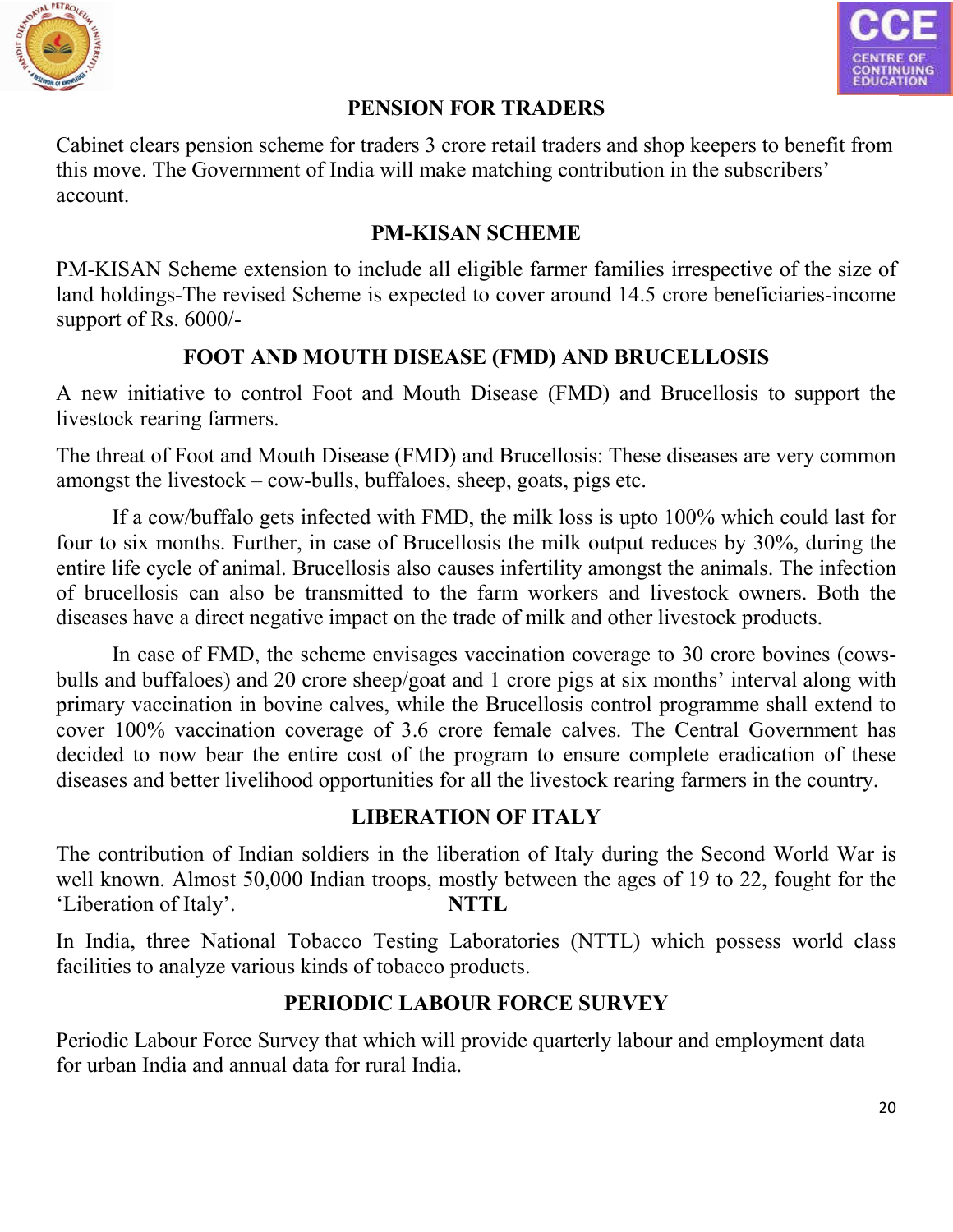



#### **ANNUAL SURVEY OF SERVICES SECTOR**

Ministry of Statistics & Program Implementation (MoSPI) had decided to undertake an Annual Survey of Services Sector from 2019-20, to study their spatial and temporal characteristics for use in National Accounts estimates.

#### **NATIONAL MINERAL DEVELOPMENT CORPORATION**

Established on 15th November 1958 as a Public Sector Undertaking to explore, develop and exploit mineral resources other than fuel oil and atomic minerals, NMDC is engaged in mining of iron ore and diamonds. NMDC is India's single largest iron ore producer, presently producing over 35 million tonnes of iron ore from 3 fully mechanized mines in Chhattisgarh and Karnataka. In acknowledgement of its substantial contribution to the domestic mineral sector in the past six decades, it has been accorded the status of Schedule-A public sector company. In recognition of its consistent performance, the Company was also categorized as a 'Navratna' Public Sector Enterprise in 2008. The company is diversifying into steel making and has undertaken several capital intensive projects to modernize and increase capacities to retain its domestic leadership and is also successful in its overseas ventures.

#### **NATIONAL STATISTICAL OFFICE (NSO)**

The National Statistical Commission, under the Chairpersonship of Dr. C. Rangarajan, had, *inter-alia,* recommended for the creation of National Statistical Office (NSO) to be headed by a National Statistician, with appropriate autonomy and independence for producing Official Statistics as is prevalent in other countries. The Government, while accepting the recommendations, had approved the establishment of NSO to be headed by Chief Statistician of India by merging the then Central Statistical Organisation (CSO) and National Sample Survey Organisation (NSSO) to form the NSOin May, 2005. The NSO was in existence since then to serve as the executive wing of the Government in the field of statistics, andthe Chief Statistician of India (CSI) & Secretary was its sole functionary. In the restructuring exercise, the administrative, coordination and planning activities of MoSPIhave also been brought into NSO, which continues to be headed by CSI & Secretary, for providing requisite administrative support to the statistical activities of the Ministry of Statistics & Program Implementation (MoSPI)

#### **CHIEFS OF STAFF COMMITTEE**

Chief of the Air Staff Air Chief Marshal Birender Singh Dhanoa received the baton of Chairman, Chiefs of Staff Committee from outgoing Chairman COSC and Chief of the Naval Staff Admiral Sunil Lanba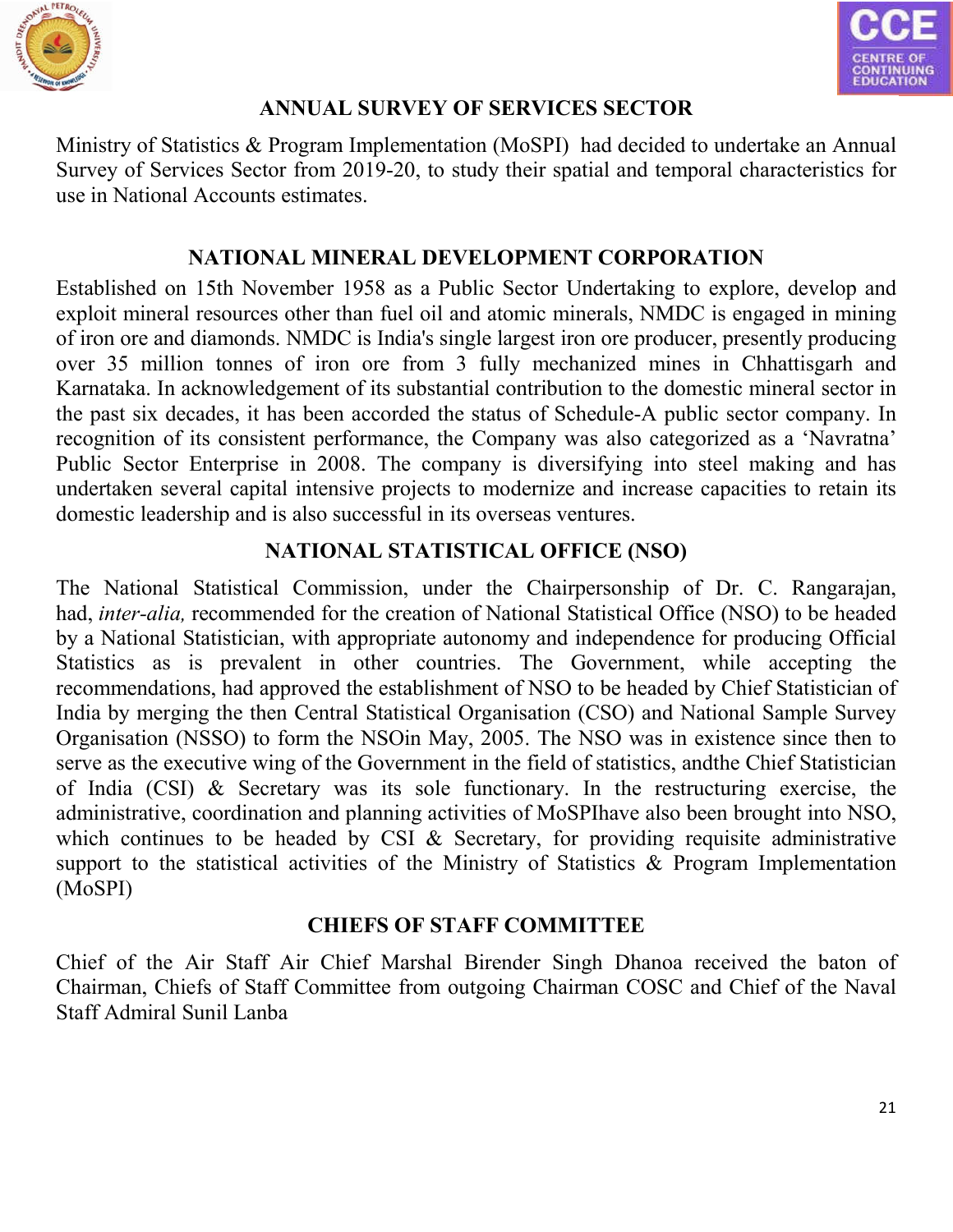



#### **PROF. SAMBHU NATH DE**

Though Prof. De's work was highly relevant to our own society, it is ironical that he is not much known in his own country. In the 1955s Prof. Sambhu Nath De, coming out of then prevailing thinking in the cholera scientific circle, blazed a new trail, which not only gave new insight in to the mechanism of the disease but also lead to the development of various types of antibiotics, cholera vaccination and oral rehydration, to pull back cholera patients from the jaws of death

#### **PADMA AWARDS**

The Padma Awards, namely, Padma Vibhushan, Padma Bhushan and Padma Shri, are amongst the highest civilian awards of the country. Instituted in 1954, these Awards are announced on the occasion of the Republic Day every year. The award seeks to recognize 'work of distinction' and is given for distinguished and exceptional achievements/service in all fields/disciplines, such as, Art, Literature and Education, Sports, Medicine, Social Work, Science and Engineering, Public Affairs, Civil Service, Trade and Industry etc. All persons without distinction of race, occupation, position or sex are eligible for these Awards. Government servants including those working with PSUs, except Doctors and Scientists, are **not eligible for Padma Awards**.

#### **NATIONAL FILM ARCHIVE OF INDIA**

National Film Archive of India, the premier organization of Ministry of Information and Broadcasting which is involved in film conservation, preservation and restoration. President of Academy of Motion Picture Arts & Sciences (popularly known as Oscar Academy), e-launched the Hindi translation of an Academy Publication, "Digital Dilemma" by NFAI

#### **AKASH Mk1S**

Defence Research and Development Organisation (DRDO) has successfully test fired AKASH-MK-1S missile from ITR , Chandipur, Odhisa. Akash Mk1S is an upgrade of existing AKASH missile with indigenous Seeker. is a surface to air missile which can neutralize advanced aerial targets. The Akash weapon system has combination of both command guidance and active terminal seeker guidance.

#### **'MISSING MAN' FORMATION**

The 'Missing Man' formation is an aerial salute accorded to honour the fallen comrades-in-arms. This is an Arrow Formation, with a gap between two aircraft in the formation depicting the - Missing Man. Air Chief Marshal, Chief of the Air Staff, led a four aircraft, MiG-21 'Missing Man' formation flypast to honour the valour and supreme sacrifice of men killed in action during Operation Safed Sagar at Kargil.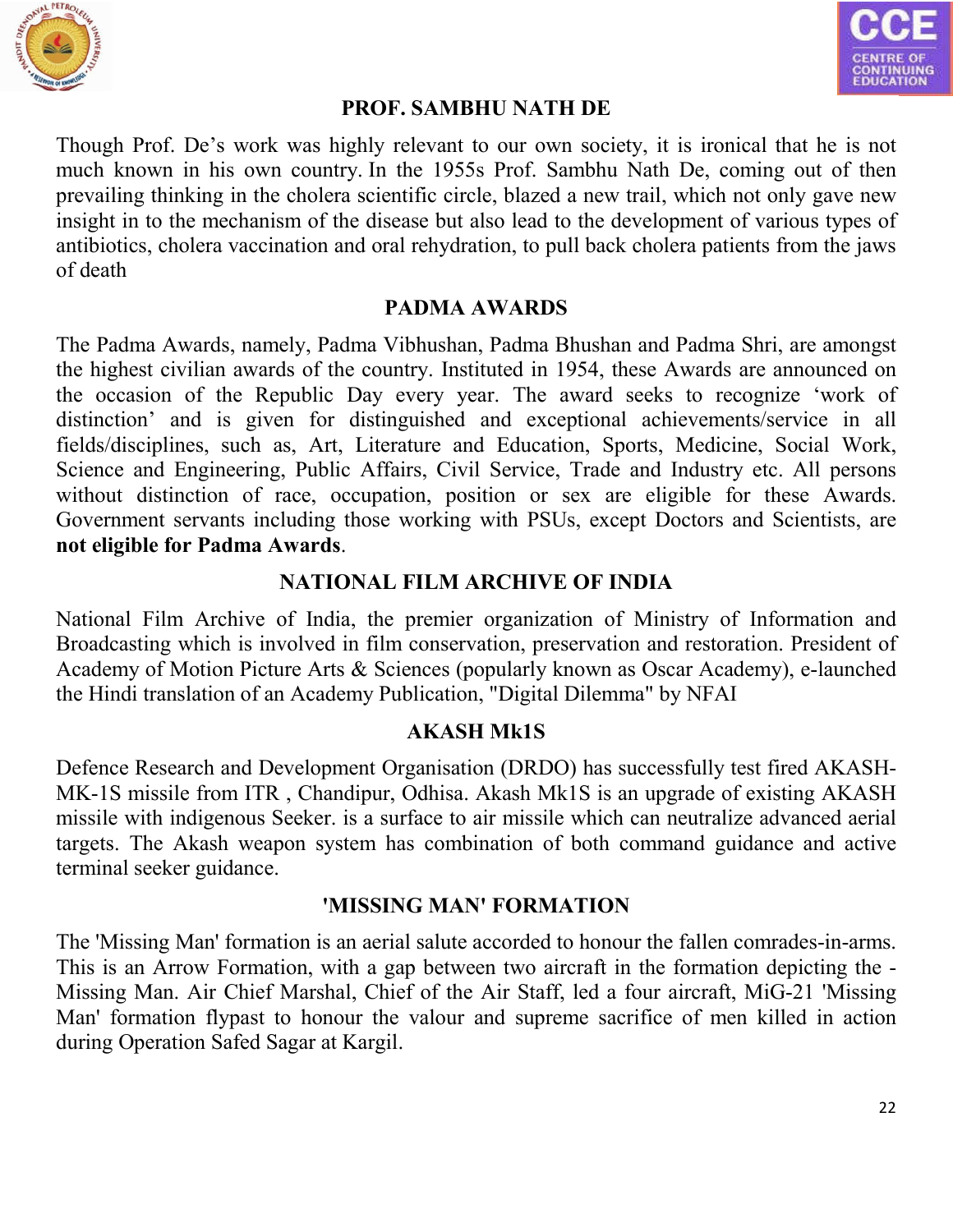



# **10% OF INDIGENOUS BIO-JET FUEL - AN-32 AIRCRAFT**

IAF's formidable workhorse, the Russian made AN-32 aircraft was formally fleet certified to fly on blended aviation fuel containing up to 10% of indigenous bio-jet fuel. The approval certificate was received at the aero-engine test facilities at Chandigarh.

The indigenous bio-jet fuel was first produced by the CSIR-IIP lab at Dehradun in 2013, but could not be tested or certified for commercial use on aircraft due to lack of test facilities in the civil aviation sector. On 27 July, 2018, Chief of the Air Staff had formally announced IAF's intention to permit the use of all its resources for testing and certifying the indigenous fuel. Since then, IAF's flight test crew and engineers have been evaluating the performance of this fuel against international standards. This is a huge step in promoting the 'Make in India' mission as this bio-fuel would be produced from Tree Borne Oils (TBOs) sourced from tribal areas and farmers, augmenting their income substantially.

#### **BRAHMOS SUPERSONIC CRUISE MISSILE**

A BrahMos Supersonic Cruise Missile was successfully test-fired by a Unit of Eastern Command, Indian Army from Car Nicobar Islands as part of joint training by Indian Army, Indian Navy and Indian Air Force. The Combat missile was test fired on a specially designed target chosen at a range of 270 Kms, thus validating deep penetration capability by the supersonic cruise missile and accurate engagement of targets in depth.

BrahMos missile has by now established itself as a major 'Force Multiplier' in modern day battlefield with impeccable multi role and multi platform launch capabilities furthering the confidence amongst our troops

#### **INERTIAL GUIDED BOMB**

Defence Research and Defence Organisation (DRDO) successfully flight tested a 500 kg class Inertial Guided Bomb today from Su-30 MKI Aircraft from the Pokhran test range in Rajasthan. The guided bomb achieved the desired range and hit the target with high precision.

#### **JAMAAT-UL-MUJAHIDEEN BANGLADESH**

The Central Government has banned the Jamaat-ul-Mujahideen Bangladesh or Jamaat-ul-Mujahideen India or Jamaat-ul-Mujahideen Hindustan and all its manifestations under the Unlawful Activities (Prevention) Act, 1967 with immediate effect.

#### **SCO MASS MEDIA**

The Second Shanghai Cooperation Organization (SCO) Mass Media Forum is being held at Bishkek, Kyrgyzstan. Indian Delegation participated.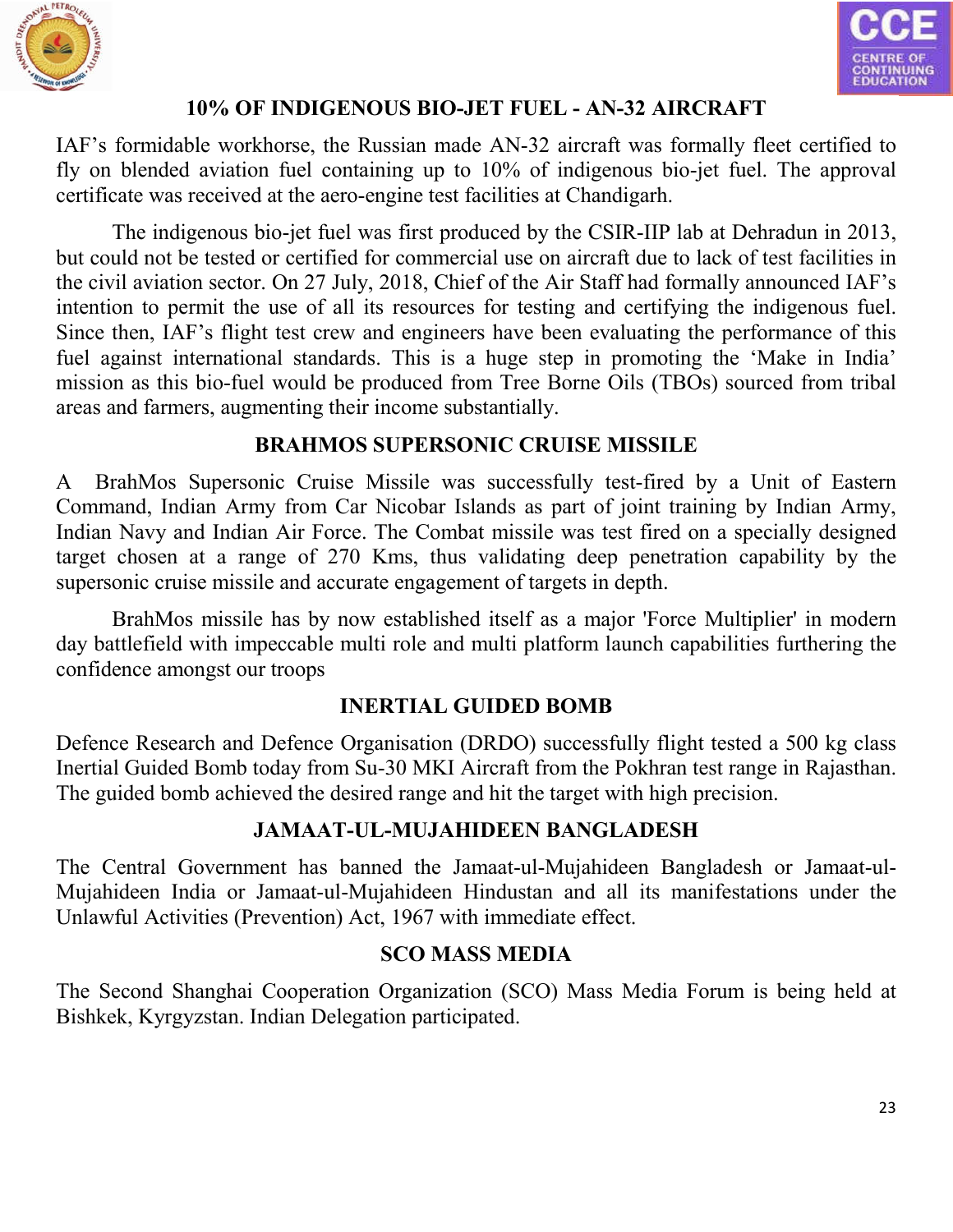



#### **INTERNATIONAL DAY FOR BIOLOGICAL DIVERSITY (IDB)**

The United Nations proclaimed May 22nd as the International Day for Biological Diversity (IDB) to improve understanding of issues related to biodiversity and raise awareness regarding the importance of conserving biodiversity, among the world community. The theme of International Day for Biological Diversity this year '**Our Biodiversity, Our Food, Our Health**'.

The 'Global Assessment Report on Biodiversity and Ecosystem Services' released by the Intergovernmental Platform on Biological Diversity and Ecosystem Services (**IPBES**) has underlined that global trends on continuing biodiversity collapse remain alarming due to unsustainable consumption in pursuit of a material-intensive lifestyle. The report also finds that around 1 million animal and plant species are now threatened with extinction, many within decades, more than ever before in human history.

#### **INDIA'S FOREST COVER**

India's forest cover stands at 21% against global standard of 33.3%. India has lost over 1.6 million hectare of tree cover between 2001 and 2018, according to a new study released by the World Resources Institute (WRI).

#### **RADIAL RIB ANTENNA ON RISAT-2B**

RISAT-2B launched by the Indian Space Research Organisation (ISRO) Polar Satellite Launch Vehicle (PSLV)-C46 will be used for surveillance, agriculture, forestry and disaster management support. ISRO deployed the 3.6 metre Radial Rib Antenna on RISAT-2B, a world class technology

RISAT-2B is a radar imaging earth observation satellite weighing about 615 kg. The satellite is intended to provide services in the field of Agriculture, Forestry and Disaster Management.

#### **INTER ARMED FORCES COOPERATION**

In an effort to enhance inter Armed Forces Cooperation and utilise each other's assets for training and sports, the Director Generals of Assam Rifles and Indian Coast Guard (ICG) signed an Affiliation Charter between 3rd (Naga Hills) Battalion of Assam Rifles and Indian Coast Guard Ship 'Shaurya'.

#### **AIR LAUNCHED BRAHMOS MISSILE**

IAF successfully fired the BrahMos air version missile from its frontline Su-30 MKI fighter aircraft. The air launched BrahMos missile is a 2.5 ton supersonic air to surface cruise missile with ranges of close to 300 km, designed and developed by BAPL. The IAF became the first Air Force in the world to have successfully fired an air launched 2.8 Mach surface attack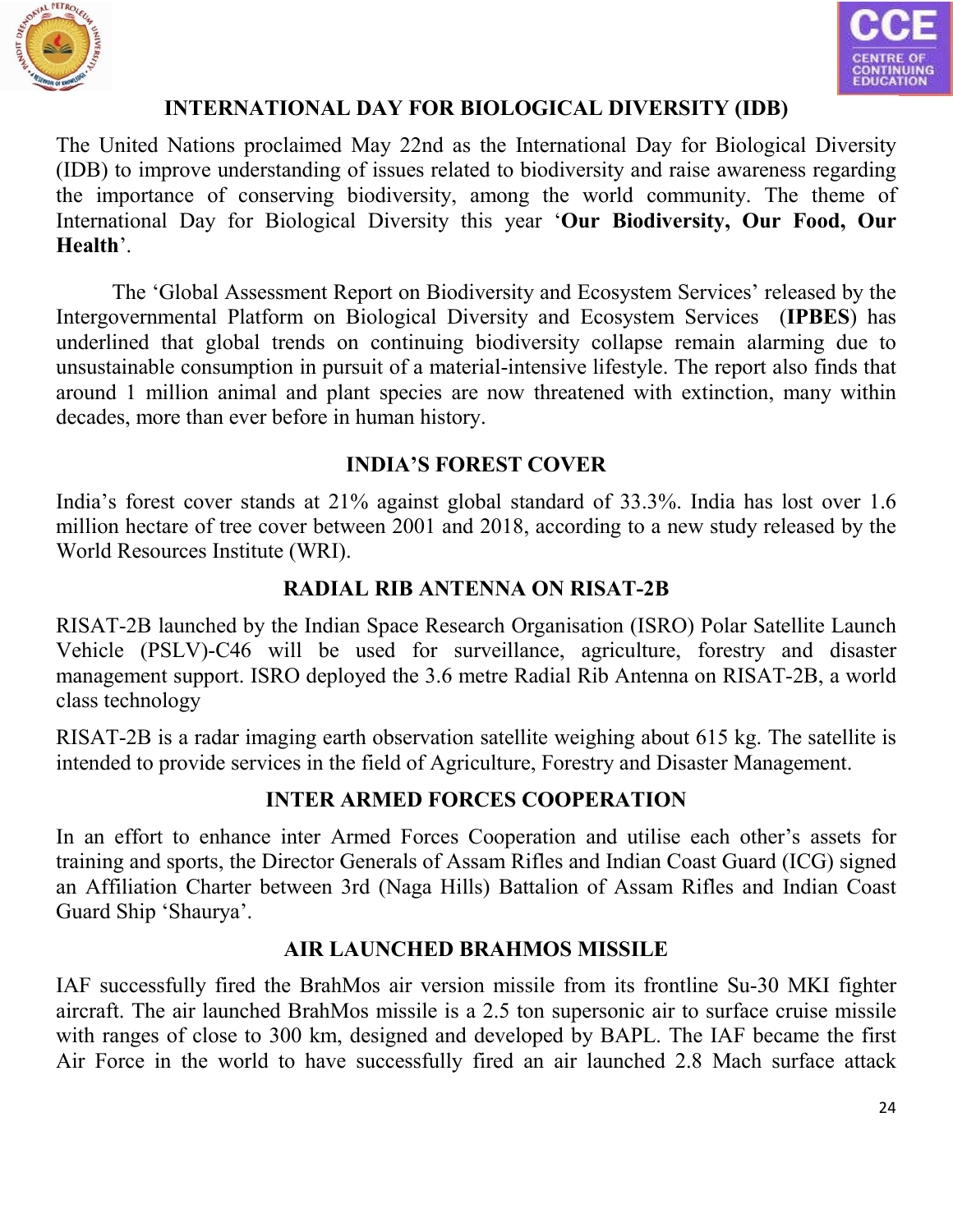



missile of this category on a sea target. The dedicated and synergetic efforts of the IAF, DRDO, BAPL and HAL have proven the capability of the nation to undertake such complex integrations.

#### **INDO-MYANMAR- CORPAT**

The 8th Indo-Myanmar coordinated patrol (IMCOR), at Andaman and Nicobar Command. The CORPAT initiative between the two navies is meant to address issues of terrorism, illegal fishing, drug trafficking, human trafficking, poaching and other illegal activities inimical to interest of both nations. Started in Mar 2013, the CORPAT series has enhanced the mutual understanding and fostered improved professional interaction between the two navies for maritime interoperability.

#### **ENERGY-2018**

The High-Level Committee (HLC) constitutedby the Government of India to examine the issues relating to preparation of action plan to create synergy among R&D Centres of Oil & Gas PSUs; tax issues and ways to benefit from GST by the Oil & Gas PSUs today submitted its report.

Energy security is a key strategic priority for India.During 2018, India consumed 204.92 MMT petroleum products and 58.64 BCM natural gas whereas the domestic production of crude oil and natural gas has almost stagnated. The import dependency of crude oil and LNG during the year was 82.59% and 45.89% respectively which is likely to increase in days to come. During 2018, petroleum import ( $\square$ 7028.37 billion) was 23.42% of total gross import ( $\square$ 30010.2 billion) of the nation. India's projected oil demand is going to grow at CAGR 4% during 2016- 2030 against the world average of 1% though the projected oil demand will be much lower as compared to the US and China. India is thus at very precarious situation and to secure its energy needs in sustainable manner, out-of-box solutions are needed. R&D is going to play an important role in the process.

# **ONGOLE CATTLE BREED**

There is neglect of the indigenous Ongole cattle breed and called for protecting and promoting the animal, which has become popular all over the world. Brazil which has imported these cattle and produced hybrid Ongoles was earning huge revenue through export. It is known for its toughness, high milk yield, tolerance to tropical heat and disease resistance.

#### **ILLEGAL WILDLIFE TRADE**

In India, illegal trade in wildlife has seen a sharp rise in recent years. Tiger, Pangolin, Star Tortoise and Tokay Gecko featured in the campaign. Campaign launched by Wildlife Crime Control Bureau of India and UN Environment aimed at airports across India.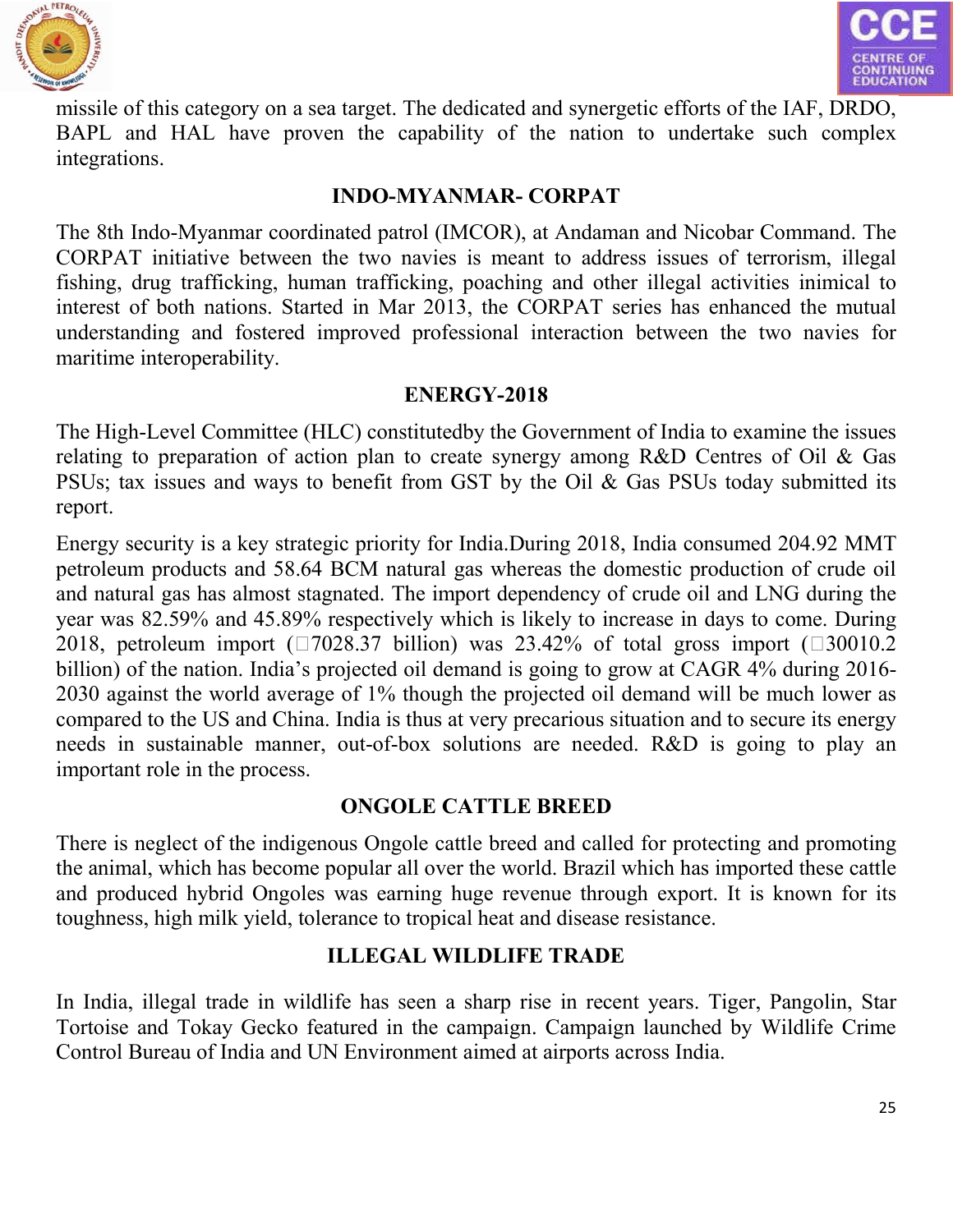



#### **REDEFINED UNITS OF MEASUREMENT**

After decades of ground-breaking laboratory works, the world's scientific and technical community, in a landmark and historic decision taken in the recent open session of the General Conference on Weights and Measures (CGPM) at BIPM on 16 November 2018, has unanimously adopted the resolution to redefine four of the seven base units**, the kilogram** (SI unit of weight), **Kelvin** (SI unit of temperature), **mole** (SI unit of amount of substance), and **ampere** (SI unit of current). This decision has now enabled scientists and researchers to base the SI units entirely on fundamental properties of nature, which will ensure their ongoing refinement and improvement for years to come. The fundamental constants are invariants of time and space and successfully replaced the artifact based units, and aptly opened up the new era for quantum world by linking all seven base units to fundamental constants/quantum standards.

The new SI is being implemented worldwide from 20th May 2019 i.e. the World Metrology Day. The World Metrology Day (WMD) is celebrated annually on this very day as the Metre Convention was signed by representatives of seventeen nations on May 20, 1875. The Convention set the framework for global collaboration in the science of measurement and in its industrial, commercial and societal applications.

Quantum computing, artificial intelligence (AI), Industry 4.0, space enabled communications, are some of the international challenges of the near future and it is necessary for India, the fastest growing economy to make the triumphs to meet the above challenges with the support of quantum metrology based quality infrastructure.

CSIR-NPL introduced redefined SI Units to nation in terms of constant of nature. CSIR-NPL, the National Metrology Institute [NMI] of India have kept the strides going in these fields and started the R&D efforts in establishing the new SI, alongside the international implementations from 20th May 2019.

#### **VAYOSHRESHTHA SAMMAN**

The Department of Social Justice And Empowerment as part of celebration of the International Day of Older Persons (IDOP) on 1st October every year has been conferring National Award – Vayoshreshtha Samman to eminent senior citizens and institutions involved in rendering distinguished services for the cause of elderly persons. The National Awards are conferred by the President of India on the International Day of Older Persons i.e. 1st October every year.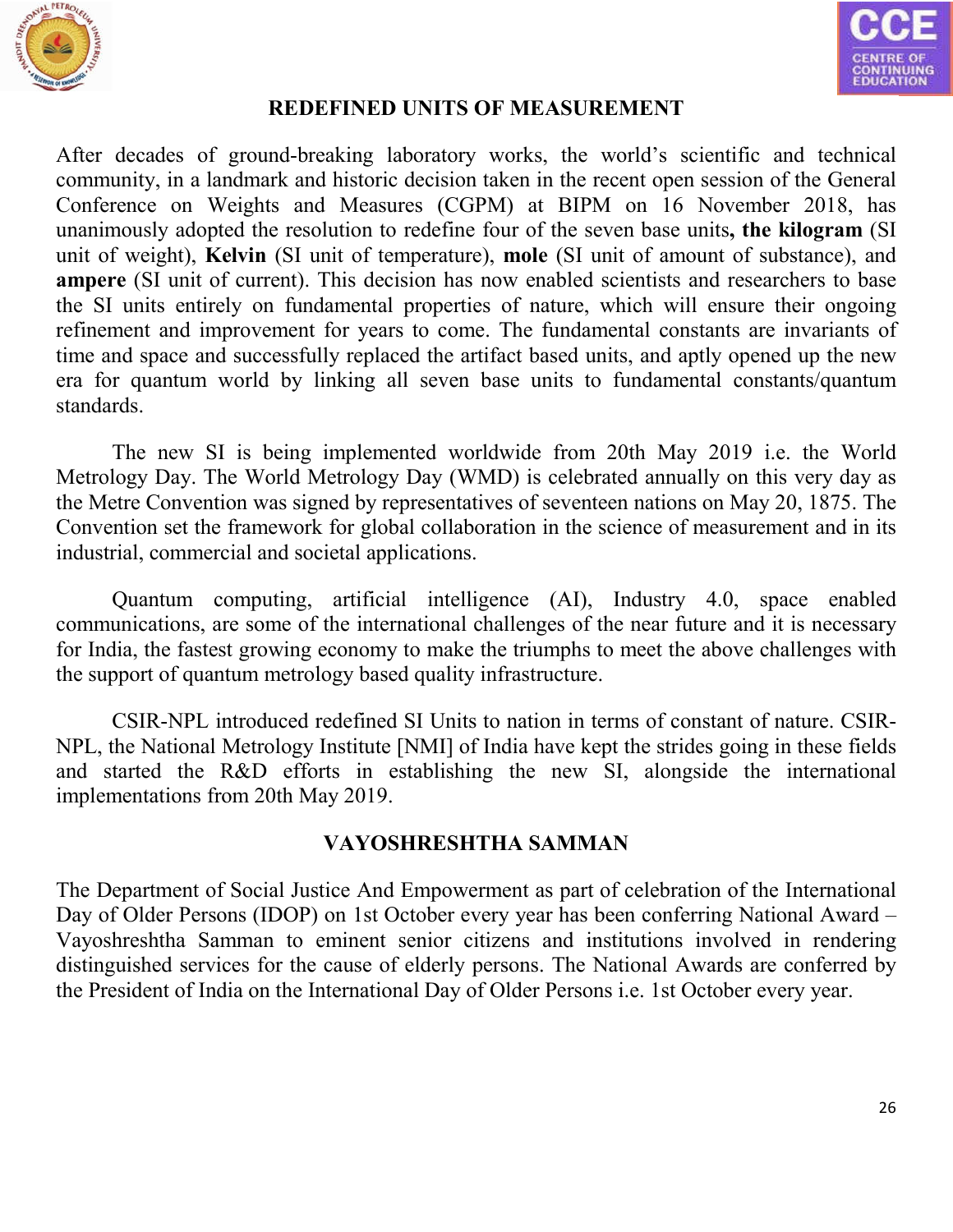



# **Check your Awareness**

- 1. On the following, which is having the highest production (Million Tonnes) in the country?
	- A. Onion
	- B. Potato
	- C. Tomato
	- D. B&C
- 2. Cfsa
	- 1. India has oil company/ Refinery Production under CPSE
	- 2. India has oil company/ Refinery Production under Joint Ventures
	- 3. India has oil company/ Refinery Production under Private

Which is correct?

- A. 12
- B. 23
- C. 13
- D. 123
- 3. Which of the following oil Company is under Joint Ventures?
	- 1. BORL
	- 2. HMEL
	- 3. NEL
	- 4. NRL
	- A. 12
	- B. 23
	- C. 123
	- D. 1234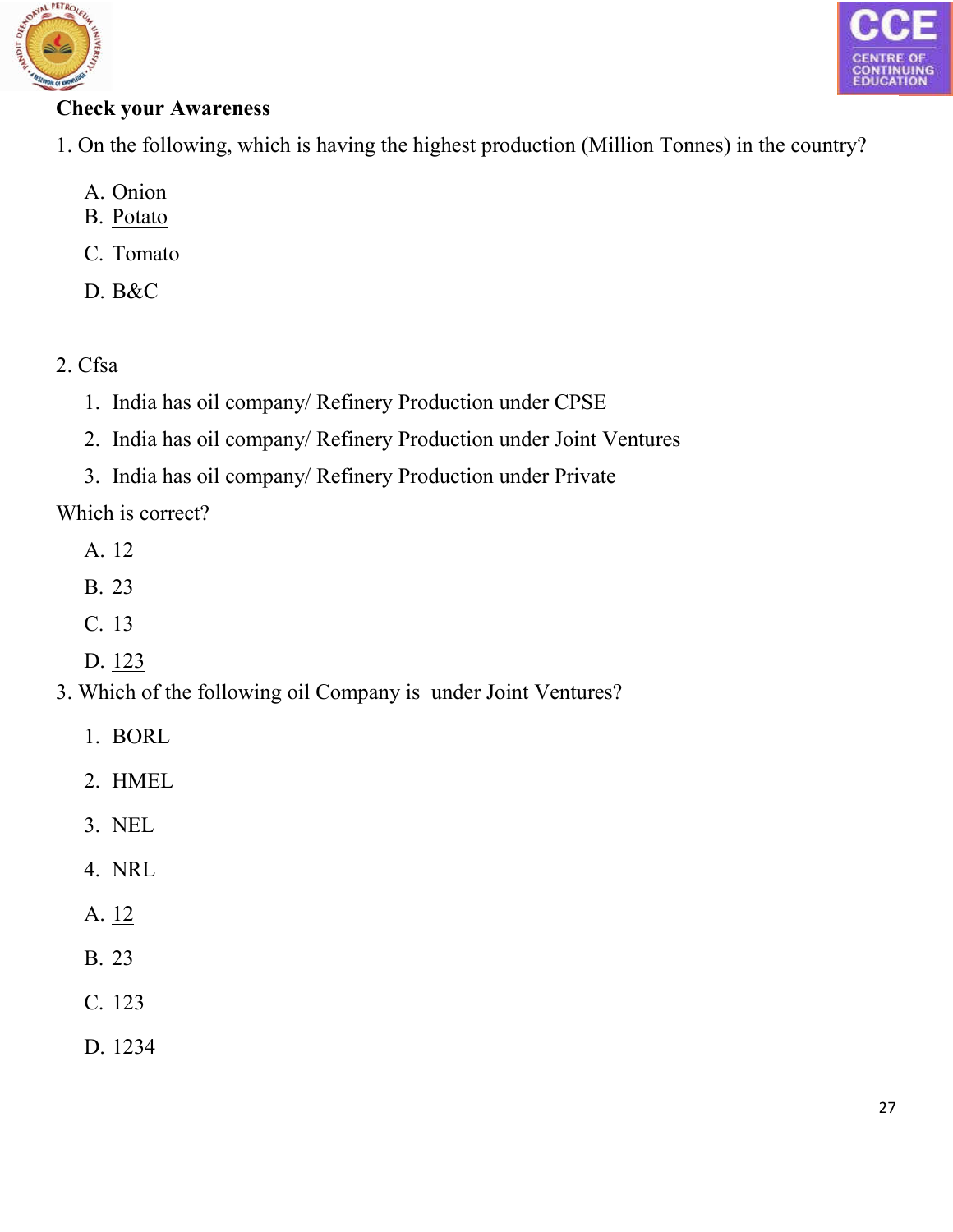



## **Visit the Sites**

Transit oriented development (TOD)

[http://mohua.gov.in/upload/whatsnew/59a4070e85256Transit\\_Oriented\\_Developoment\\_Policy.](http://mohua.gov.in/upload/whatsnew/59a4070e85256Transit_Oriented_Developoment_Policy.pdf) pdf

[Value c](http://mohua.gov.in/upload/whatsnew/59a4070e85256Transit_Oriented_Developoment_Policy.pdf)apture finance (VCF)

<http://smartcities.gov.in/upload/5901982d9e461VCFPolicyFrameworkFINAL.pdf>

Sovereign Gold Bond Scheme 2019 -20 Visit: http://www.pib.nic.in/PressReleseDetail.aspx?PRID=1572931

[Dr K. Kasturirangan Committee submits the Draft National Education Policy](http://www.pib.nic.in/PressReleseDetail.aspx?PRID=1572931) visit: <http://www.pib.nic.in/PressReleseDetail.aspx?PRID=1573031>

Periodic Labour Force Survey

<http://www.pib.nic.in/PressReleseDetail.aspx?PRID=1572971>

Finance Commission meets Eminent Economists in Mumbai:

http://pib.nic.in/PressReleseDetail.aspx?PRID=1571768

[Finance Commission meets Bankers and Financial Institutions in Mumbai:](http://pib.nic.in/PressReleseDetail.aspx?PRID=1571768)  http://pib.nic.in/PressReleseDetail.aspx?PRID=1571797

Finance Commission holds meetings with Finance Ministry: http://pib.nic.in/PressReleseDetail.aspx?PRID=1572084

Finance Commission [meets with Ministry of Electronics and Information Technology](http://pib.nic.in/PressReleseDetail.aspx?PRID=1572084)  http://pib.nic.in/PressReleseDetail.aspx?PRID=1572339

3D bioprinting : https://www.nature.com/articles/nbt.2958

[https://www.inde](https://www.independent.co.uk/life-style/health-and-families/health-news/3d-bioprinters-could-soon-make-organs-and-human-tissue-good-enough-for-transplant-researchers-say-a6875771.html)[pendent.co.uk/life-style/health-and-families/health-news/3d-bioprinters-could](https://www.nature.com/articles/nbt.2958)[soon-make-organs-and-human-tissue-good-enough-for-transplant-researchers-say](https://www.independent.co.uk/life-style/health-and-families/health-news/3d-bioprinters-could-soon-make-organs-and-human-tissue-good-enough-for-transplant-researchers-say-a6875771.html)a6875771.html

[Basel Convention: http://pib.nic.in/Pre](https://www.independent.co.uk/life-style/health-and-families/health-news/3d-bioprinters-could-soon-make-organs-and-human-tissue-good-enough-for-transplant-researchers-say-a6875771.html)ssReleseDetail.aspx?PRID=1572102

Official response [from MDWS to recent Reuters story about the Swachh Bharat Mission:](http://pib.nic.in/PressReleseDetail.aspx?PRID=1572102)  <http://pib.nic.in/PressReleseDetail.aspx?PRID=1572155>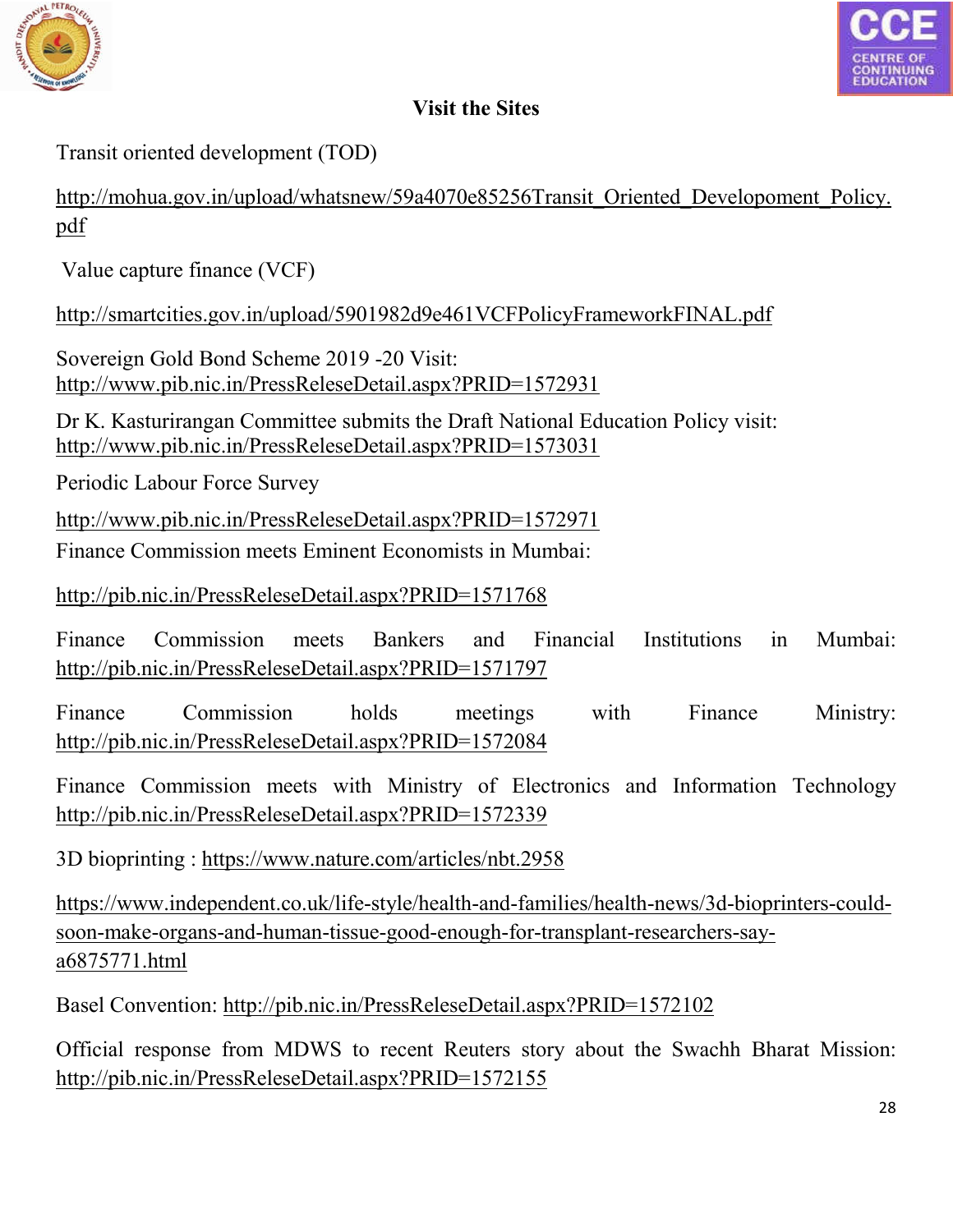



Outcome of the WTO Ministerial Meeting of Developing Countries: <http://pib.nic.in/PressReleseDetail.aspx?PRID=1571987>

http://pib.nic.in/PressReleseDetail.aspx?PRID=1571972

['Not all animals migrate by choice' campaign launched to raise awareness on illegal wildlife](http://pib.nic.in/PressReleseDetail.aspx?PRID=1571972)  trade

http://pib.nic.in/PressReleseDetail.aspx?PRID=1572277

Redefined units of measurement

[http://pib.nic.in/PressReleseDetail.aspx?PRID=1572267](http://pib.nic.in/PressReleseDetail.aspx?PRID=1572277)

# **[Mains Practice Question & Answers –](http://pib.nic.in/PressReleseDetail.aspx?PRID=1572267) 2019 [200 to 250 words]**

- *1. Enumerate India's initiatives for disaster risk reduction*
- *2. WTO is in deadlock - why? What are the ways to resolve the same?*
- *3. List the inputs received by the 15th Finance Commission from different institutions*
- *4. What are the major issues faced by the Indian Business Community in Africa?*
- *5. Describe the clarification provided by the government about GDP estimates*
- *6. Explain the outcome & significance of Basel Convention – COP 14 meeting*
- *7. Comment on National Annual Rural Sanitation Survey 2018-19.*
- *8. Why is it important to grow pulses?*
- *9. Explain Foot And Mouth Disease and Brucellosis. Brief the measures against it.*
- *10. Unfortunately, India is not focusing enough attention on our own breed-Comment*
- *11. 'Not all animals migrate by choice' - Comment*
- *12. Explain the Structure & functions of the Wildlife Crime Control Bureau.*
- *13. Explain the significance of the redefined units of measurement.*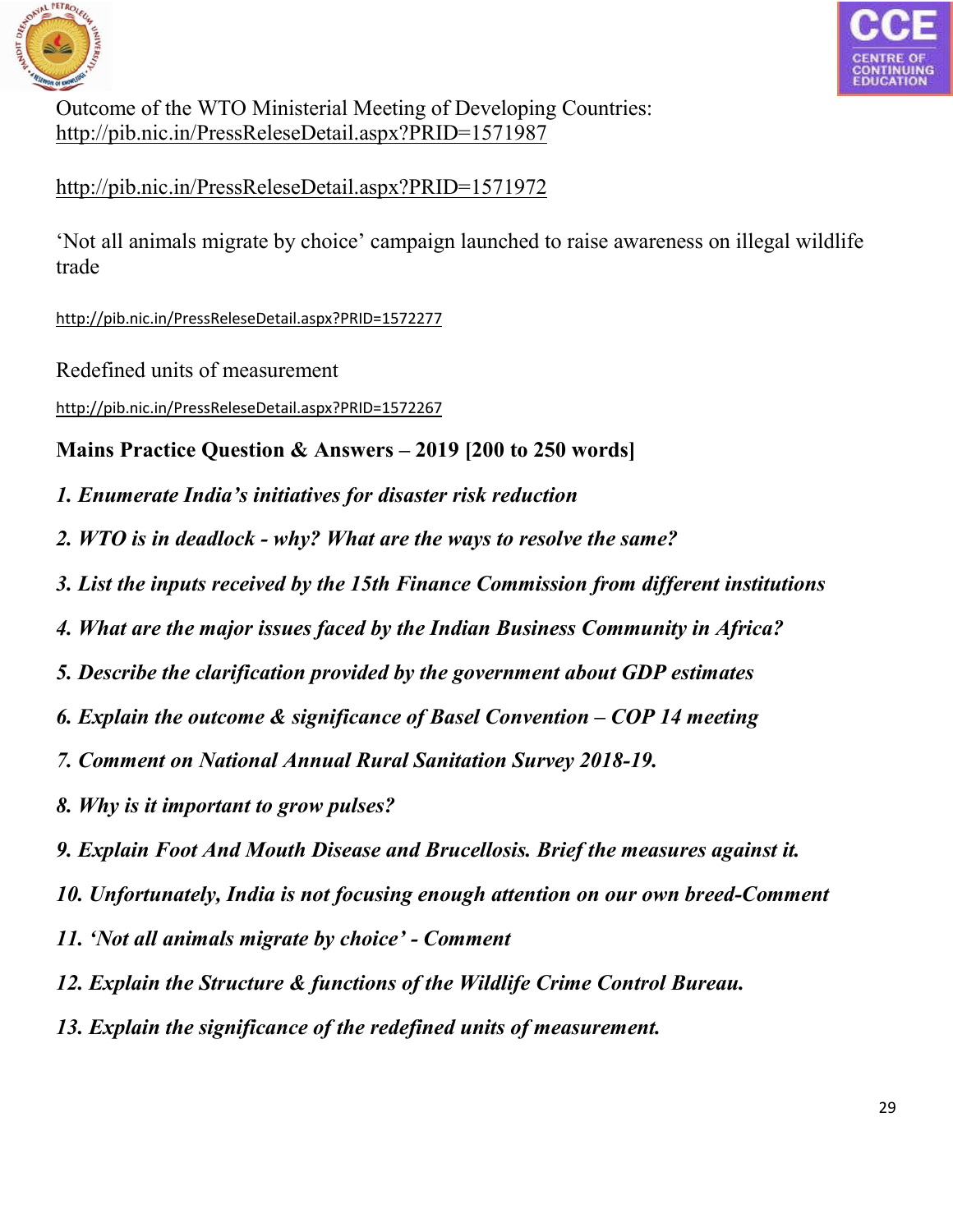





- **MS. BABITARANI SWAIN [CCE-ROLL NO 16R/CCE/017] HAS SECURED AIR-401 IN THE CIVIL SERVICES EXAMINATION,2017 MR. DEVENKUMAR KESHWALA [CCE-ROLL NO: 40/2014-15] HAS SECURED AIR-702 IN THE CIVIL SERVICES EXAMINATION, 2017**
- **AIR-81 IN THE INDIAN FOREST SERVICE EXAMINATION-2016**
- **A CANDIDATE HAS BEEN RECOMMENDED BY THE RESERVE BANK OF INDIA SERVICES BOARD (RBISB) FOR THE APPOINTMENT OF OFFICER IN GRADE 'B' (DR)(OP)-2016. (ROLL NO: 1105000069)**
- **TWO CANDIDATES QUALIFIED FOR CENTRAL ARMED POLICE FORCES**
- **ONE OF THE CANDIDATES (ROLL NO: 0398026) QUALIFIED TO APPEAR UPSC (IAS/IPS/IRS...) CIVIL SERVICES INTERVIEW**
- **22 CANDIDATES QUALIFIED FOR UPSC CIVIL SERVICE MAINS – 2016 (18 FROM 2016 BATCH & 4 FROM PREVIOUS)**
- **4 CANDIDATES QUALIFIED FOR PHYSICAL TEST OF CENTRAL ARMED POLICE FORCES (ASSISTANT COMMANDANTS) EXAM.**
- **A GIRL ASPIRANT HAS BEEN RECOMMENDED TO AIR FORCE THROUGH AIR FORCE SELECTION BOARD**

*For UPSC Materials:*

https://ccepdpu.wordpress.com/

[https://www.facebook.com/cce.pdpu.1](https://ccepdpu.wordpress.com/)

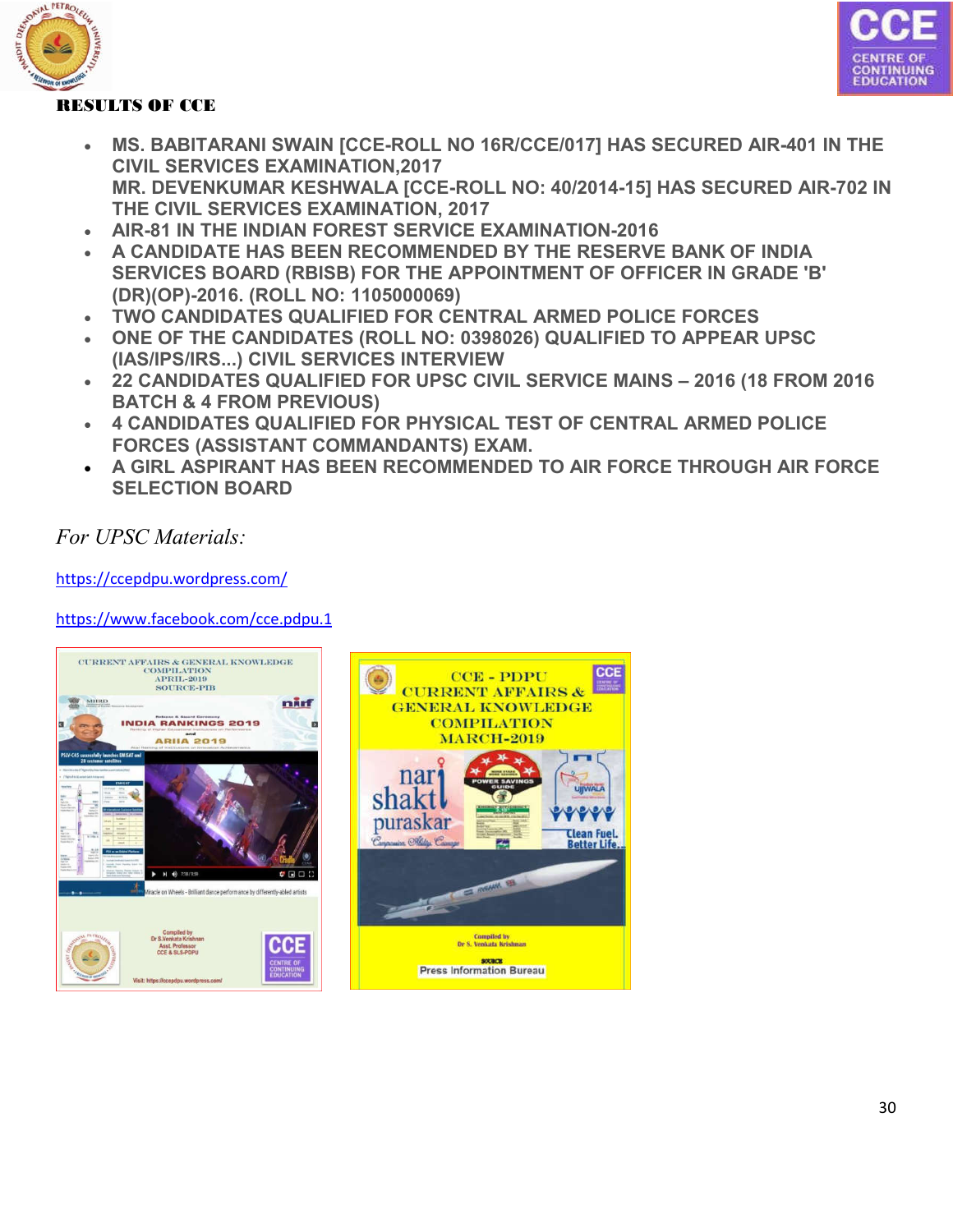- **1. NIFM**
- **2. CHANDRAYAAN-2**
	- **a. ORBITER, LANDER (VIKRAM) & ROVER (PRAGYAN)**
- **3. PRE-EMPTIVE MEASURES**
- **4. VARUNA 19.1**
- **5. ELECTORAL BOND SCHEME 2018**
- **6. AUTOMOTIVE TECHNOLOGY**
	- a. **THE INTERNATIONAL CENTRE FOR AUTOMOTIVE TECHNOLOGY** (ICAT)
	- **b. AUTOMOTIVE ELECTRICAL AND ELECTRONICS LAB**
	- **c. TYRE TEST LAB**
	- **d. PASSIVE SAFETY LAB (PSL)**
- **7. SRI VEDANTA DESIKAN**
- **8. URBAN TRANSPORT**
- **9. FANI**
	- **a. PURI**
- **10. FIFTEENTH FINANCE COMMISSION a. ADVISORY COUNCIL**
- **11. VELA**
	- **a. SCORPENE CLASS SUBMARINE**
- **12. INDIA-AFRICA**
	- **a. DIGITAL VIDEO CONFERENCE-11 COUNTRIES (DVC)**
	- **b. OPPORTUNITIES FOR INDIA**
	- **c. INDIAN COMMUNITY IN AFRICA**
	- **d. MAJOR ISSUES HIGHLIGHTED BY THE INDIAN BUSINESS COMMUNITY IN AFRICA**
- **13. BORDER ROADS ORGANISATION**
	- **a. BHUTAN, MYANMAR, AFGHANISTAN**
- **14. INDIA-BANGLADESH: MEDIA CO-OEPRATION**
- **15. INDIA-VIETNAM**
	- **a. VESAK**
		- **b. FOURTH D**
- **16. CLIMATE CHANGE AND BUSINESSES**
- **17. CENTRAL BOARD OF INDIRECT TAXES AND CUSTOMS (CBIC)**
	- **a. REVISED KYOTO CONVENTION**
- **18. RBI**
	- a. **STATE GOVERNMENT FINANCES FOR 2019-20**
- **19. GDP ESTIMATES- A CLARIFICATION**
- **20. IN SHIPS KOLKATA AND SHAKTI**
	- **a. GROUP SAIL**
	- b. **ADMM-PLUS MS FTX PHASE** I
- **21. THE FUTURE OF CENTRALLY SPONSORED SCHEMES**
- **22. WTO MINISTERIAL MEETING a. MC11 DECISION**
- **23. AH-64E (I) - APACHE GUARDIAN HELICOPTER**
- **24. ELECTION VISITORS' PROGRAMME**
	- **a. INDIA INTERNATIONAL INSTITUTE OF DEMOCRACY AND ELECTION MANAGEMENT (IIIDEM**
- **25. GOLDEN JUBILEE -INDIAN COUNCIL OF SOCIAL SCIENCE RESEARCH (ICSSR)**
- **26. ABHYAS**
- **27. GOODS AND SERVICES TAX PRACTITIONERS (GSTPS)**
- **28. SCOUT MASTERS COMPETITION**
- **29. INDIAN NAVY'S SERVICE SELECTION BOARD AT KOLKATA**
- **30. DISASTER MANAGEMENT**
- **31. 7TH ECONOMIC CENSUS -2019**
- **32. BAN ON LTTE**
- **33. BIO ORGANS-3D PRINTING**
- **34. SPARROW**
- **35. RUDRAKSH TREES**
- **36. THE LOKPAL**
	- **a. FOUR JUDICIAL AND FOUR NON-JUDICIAL MEMBER**
- **37. MEDIUM RANGE SURFACE TO AIR MISSILE (MRSAM)**
- **38. INDIA'S PULSE PRODUCTION**
- **39. KRISHI VIGYAN KENDRA (KVK)**
- **40. REFINERIES MAP**
- **41. ARTICLE 85 OF THE CONSTITUTION**
- **42. ARTICLE 75 (1) OF THE CONSTITUTION**
- **43. SWEARING-IN-CEREMONY**
- **44. PRIME MINISTER'S SCHOLARSHIP SCHEME**
- **45. PENSION TO FARMERS**
- **46. PENSION FOR TRADERS**
- **47. PM-KISAN SCHEME**
- **48. FOOT AND MOUTH DISEASE (FMD) AND BRUCELLOSIS**
- **49. LIBERATION OF ITALY**
- **50. NTTL**
- **51. PERIODIC LABOUR FORCE SURVEY**
- **52. ANNUAL SURVEY OF SERVICES SECTOR**
- **53. NATIONAL MINERAL DEVELOPMENT CORPORATION**
- **54. NATIONAL STATISTICAL OFFICE (NSO)**
- **55. CHIEFS OF STAFF COMMITTEE**
- **56. PROF. SAMBHU NATH DE**
- **57. PADMA AWARDS**
	- **a. NOT ELIGIBLE FOR PADMA AWARDS**
- **58. NATIONAL FILM ARCHIVE OF INDIA**
- **59. AKASH MK1S**
- **60. MISSING MAN' FORMATION**
- **61. 10% OF INDIGENOUS BIO-JET FUEL - AN-32 AIRCRAFT**
- **62. BRAHMOS SUPERSONIC CRUISE MISSILE**
- **63. INERTIAL GUIDED BOMB**
- **64. JAMAAT-UL-MUJAHIDEEN BANGLADESH**
- **65. SCO MASS MEDIA**
- **66. INTERNATIONAL DAY FOR BIOLOGICAL DIVERSITY (IDB)**
	- a. '**OUR BIODIVERSITY, OUR FOOD, OUR HEALTH**'.
- **67. INDIA'S FOREST COVER**
- **68. RADIAL RIB ANTENNA ON RISAT-2B**
- **69. INTER ARMED FORCES COOPERATION**
- **70. AIR LAUNCHED BRAHMOS MISSILE**
- **71. INDO-MYANMAR- CORPAT**
- **72. ENERGY-2018**
- **73. ONGOLE CATTLE BREED**